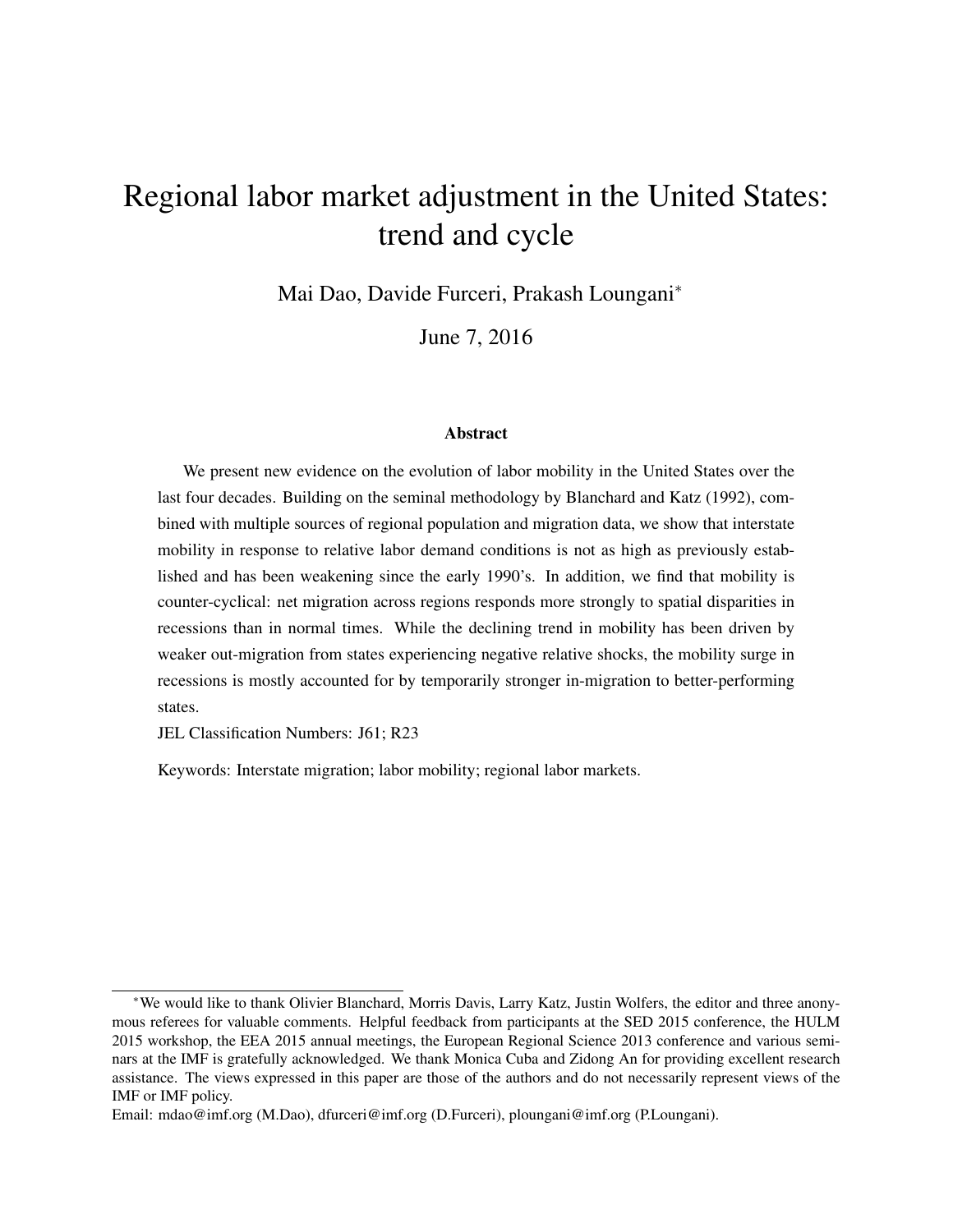## 1 Introduction

A high degree of labor mobility has long been considered a distinguishing feature of the U.S. labor market, a view cemented by Blanchard and Katz (1992), henceforth BK. They used a novel method which backed out the response of state-level population to state-specific demand shocks as a residual from the joint adjustment of state employment, unemployment and participation rates. Their method suggested that interstate migration responds quickly and strongly to regional shocks, thus shielding unemployment rates and participation rates from bearing much of the burden of the adjustment.

Building on the BK paper as a starting point, this paper provides a comprehensive analysis of the cyclical and trend behavior of U.S. labor mobility since the mid 1970's. In particular, we are able to take advantage of several data sets that directly measure migration which have become available in the two decades since their paper. Overall, our results paint a picture of U.S. labor mobility that is different in several important ways than the characterization provided by BK and other work in the literature. We also assess how mobility has changed over time and how it behaves during aggregate downturns, including the Great Recession.

Our first key finding is that labor mobility is less important as a cyclical adjustment mechanism in the short-run, relative to changes in unemployment and participation, than suggested in earlier work. We arrive at this conclusion by confronting previous results with interstate net-migration data - available only starting in 1990, right after the end of the BK sample - which provides a direct measure of interstate population movement, as opposed to treating it as a residual. This allows us to test the validity of the BK identification assumption that shocks to regional employment growth reflect relative demand shocks. We find that the BK residual approach and their baseline identification assumption provide estimates for implied labor mobility that are not in accordance with estimates using migration and population data directly. Instead, by incorporating an instrumental variable, the so-called industry mix variable (Bartik, 1991) that is commonly used to measure local demand shocks into the BK framework, we are able to obtain estimates for labor mobility that are statistically equivalent to those obtained from migration data directly. The use of this instrumental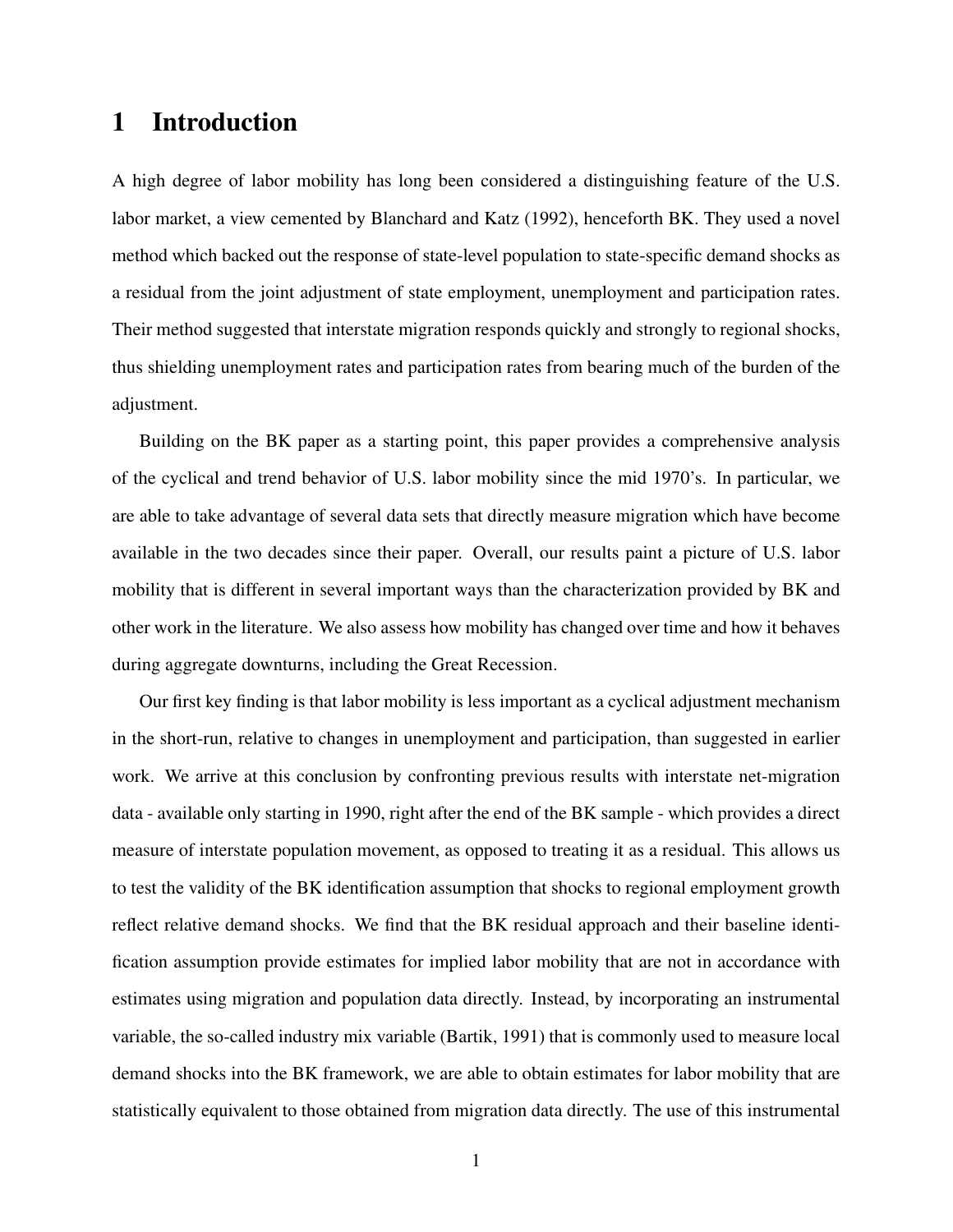variable approach shows that it is primarily the relative unemployment rate, not net migration, that is the main adjustment mechanism in the first two years following a relative shock to state labor demand. When 10 workers in a state experience job loss, while the rest of the country does not, the BK approach implies that 6 of them would migrate out within the first year, leaving only 4 be absorbed by the state-specific unemployment or inactivity pool. Our specification, disciplined by direct migration data, instead implies no statistically significant net out-migration within the first year, with almost all of the shock initially being reflected in the state unemployment rate.

Our second set of findings pertains to a newer literature that documents the long-run decline in gross internal migration rates since the 1980's (see the review in Molloy et al., 2011). There has been no systematic analysis on whether this trend in overall mobility is also associated with smaller (net) migration response to regional disparities over the business cycle, and how this measure of labor mobility behaved during the Great Recession. We fill this gap by establishing the following three results that reveal important patterns in regional adjustment mechanisms.

First, in the last two decades or so, the response of population to regional shocks in the short to medium-run (within the first 5 years) has decreased. Second, the smaller population response to shocks is driven entirely by less population decline in states that experience adverse labor demand shifts, whereas the net population increase in states with favorable labor demand shifts has increased or remained constant (depending on time horizon). Third, despite the trend decline in gross migration rates, the population and migration response to a state-level demand shock increases strongly in recessions, potentially playing a larger role as shock absorber during aggregate downturns than in normal times. Importantly, this counter-cyclical response of population growth is driven primarily by a stronger response of population inflow into states that do relatively better during recessions, while population outflow from states that do relatively worse increases by less and is delayed, occurring toward the end of the recession.

Overall, our results offer a less sanguine view of the ability of U.S. workers to shield themselves from the consequences of adverse shocks than is available in the literature. We show that, particularly in the *short-run*, labor mobility is less important as an adjustment mechanism, and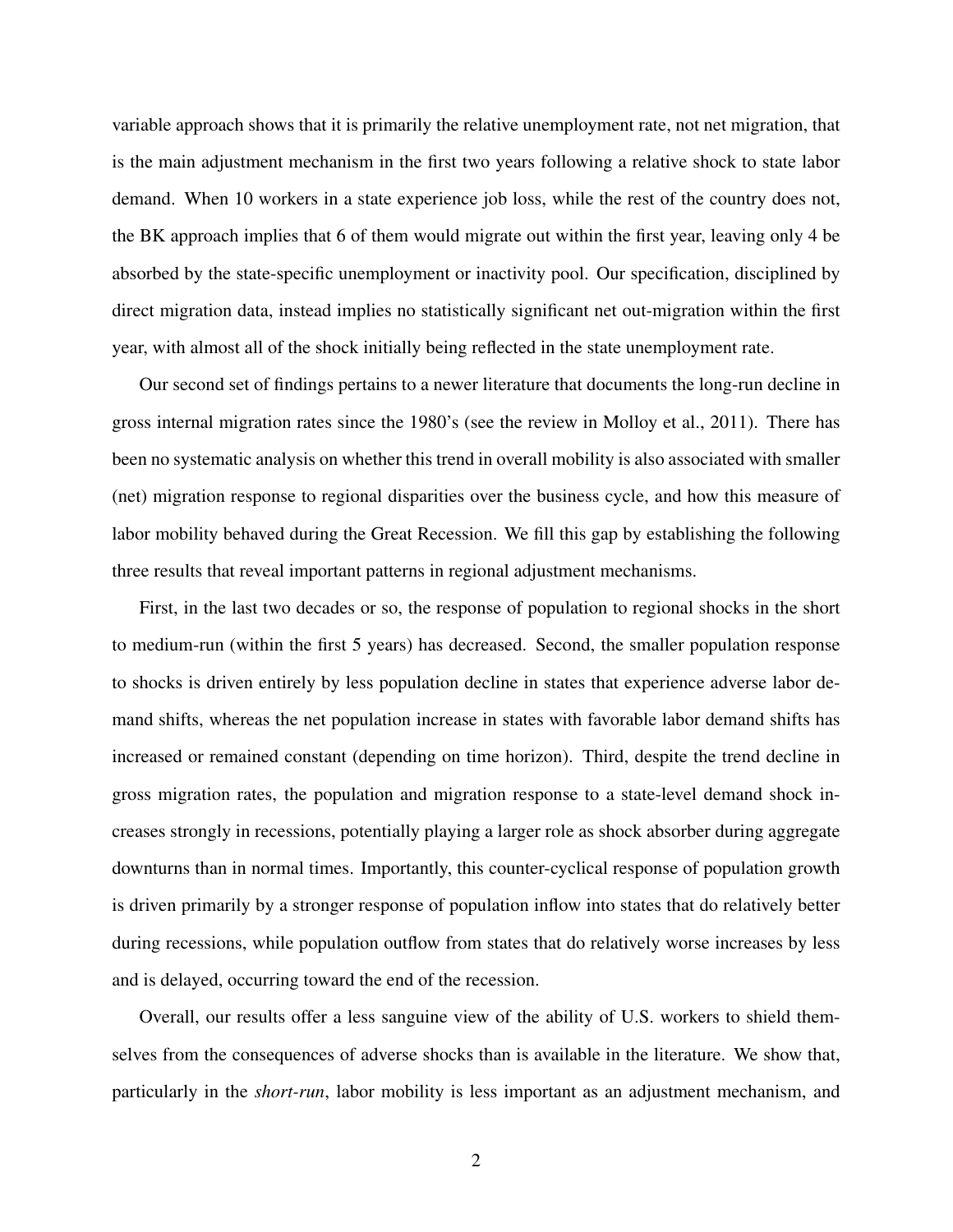unemployment rates more important, than previously thought to be the case. And while net migration picks up during recessions - despite the trend decline in labor mobility - it benefits regions that do relatively poorly less than others. That said, *long-run* population adjustment still plays an important role in regional responses to shocks, so that the core BK result remains valid.

While there are several papers in the literature that relate to ours, none offers the comprehensive view of U.S. labor mobility that we provide. Beyer and Smets (2015), who use the BK approach to compare US and European labor mobility, also find that extending the BK sample delivers somewhat lower migration response over time. However, they do not use the instrumental variables approach that we take, nor do they use migration data as a cross-check on the results from the BK approach. Other papers study the trend movements in mobility; for instance Partridge and Rickman (2012) also report that the response of net migration to local shocks has declined over time using low-frequency Census data. However, our paper is the first to trace out the response of migration (and other regional labor market variables) to state shocks at business cycle frequency and show the counter-cyclical pattern of these responses. Moreover, we go further than the literature by decomposing these long-run and cyclical patterns to contributions stemming from net in-migration to states with relative positive demand shocks versus out-migration from relatively worse-performing states, hence providing important insights toward understanding the underlying forces.

The rest of the paper is structured as follows. In the next section, we provide some key summary statistics on the persistence and dispersion of regional labor market conditions over time. In section 3, we revisit the panel VAR framework proposed by BK and discuss in detail the identification strategy in section 4. In section 5, we document the cyclical pattern and trend change in regional adjustment over the recent three decades, differentiating between positive and negative state-level shocks, and briefly discuss the underlying mechanisms. Concluding remarks are given in Section 6.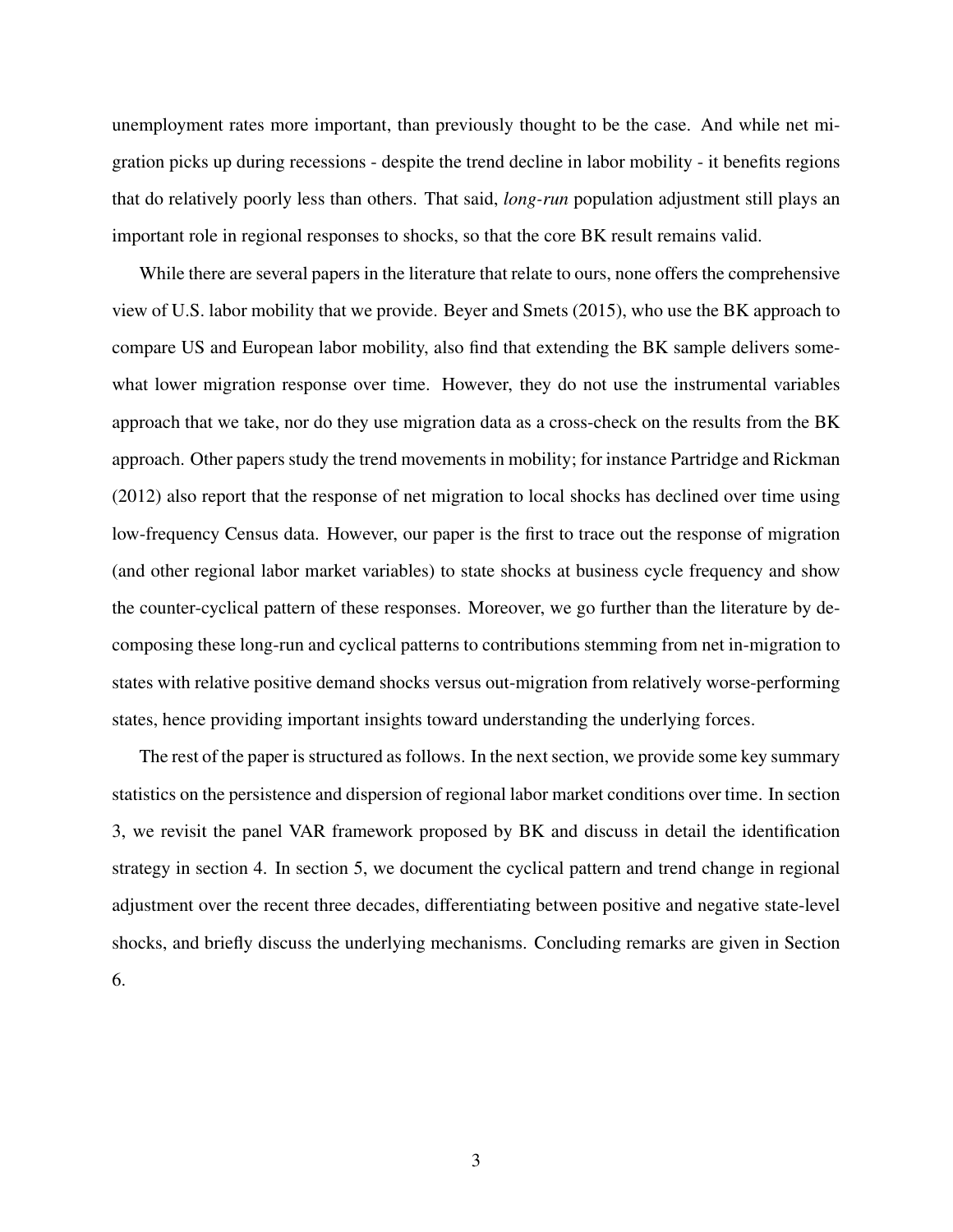# 2 Statistical properties of regional employment and unemployment

A prerequisite for labor mobility to absorb and diffuse shocks is the existence of sizeable spatial disparity. An important stylized fact from the BK paper is that U.S. states have been experiencing very different growth rates in employment, and that these different growth rates have been consistently sustained over decades from 1950 to 1990. This section assesses whether this observation still holds in recent years. For this purpose, we split our sample of state-level data and plot average annual employment growth between 1977 and 1994 against the average growth rate between 1995 and 2013 by state, as shown in Appendix Figure [A1.](#page--1-0) The first sub-sample largely overlaps with the second half of BKs sample, during which states showed strong employment growth persistence relative to the preceding decades in the postwar period. By adding two more decades of data, we find that the persistence of state-specific employment growth rates (and similarly, state-specific unemployment rates) still holds - disparities in regional labor markets are therefore long lasting and offer scope for diffusion of shocks through internal migration.

Moreover, we can illustrate the change in spatial disparity by plotting the time-series of the cross-sectional dispersion of state-level employment growth as in Figure [1.](#page-33-0) We find that dispersion across states has, on average, declined starting in the early 1990's, though it seems to have picked up slightly since the Great Recession. The decline in spatial dispersion has been discussed for example by Kaplan and Schulhofer-Wohl (2013), who argue that it is related to the declining interstate migration rate that occurred during the same time. Interestingly, we consistently observe spikes of high dispersion during periods of recessions. Geographic specialization obviously plays a role for these spikes: as some industries (e.g. construction and auto industries) are more cyclical, that is, sensitive to aggregate shocks than others, a recession hits regions specializing in these cyclical industries (e.g. in Michigan and Nevada) harder, increasing the dispersion of employment across regions. We will explore later in the paper how these spikes in employment dispersion can be derived from increased dispersion of underlying shocks and/or increased employment responses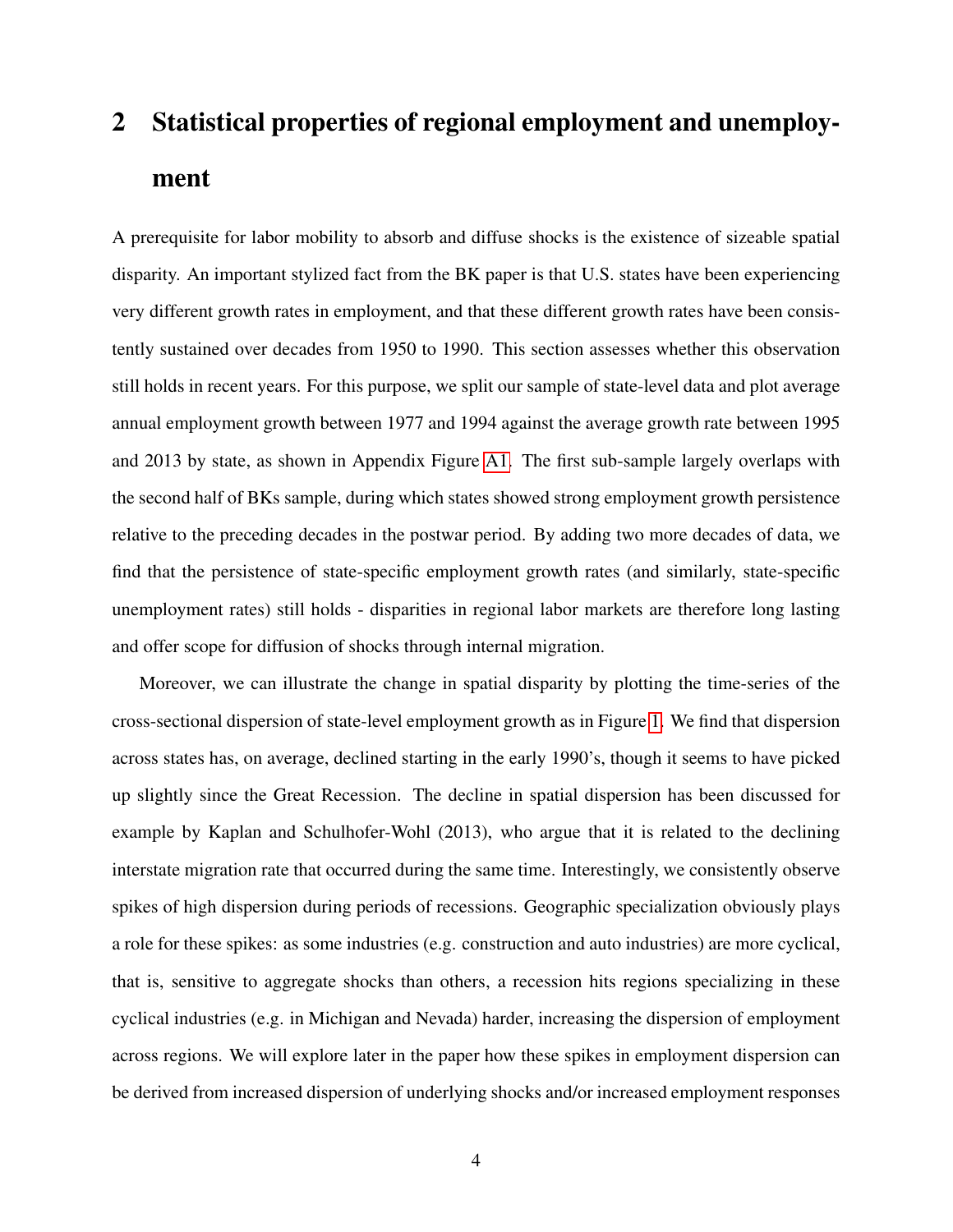to those shocks.

For the remainder of the analysis, we will look at the joint behavior of state-level labor market variables that cover different labor market statuses. Suppose that each state produces a different bundle of goods, due to different industrial structure, and hence is subject to different shocks or responds differently to aggregate shocks. If a state is hit with a negative relative labor demand shock - that is, relative to the national average - the workers affected either become unemployed, drop out of the labor force, or migrate out of state. We investigate the magnitude and composition of this response by estimating a joint dynamic system in the three state-level variables: employment level, unemployment rate, and labor force participation rate. All labor market outcome variables are taken from various local and national datasets of the Bureau of Labor Statistics (BLS). In particular, state employment and unemployment data are taken from the Local Area Unemployment Statistics (LAUS) dataset from the BLS, which is based among others on CPS and payroll survey  $data.<sup>1</sup>$  $data.<sup>1</sup>$  $data.<sup>1</sup>$ 

For comparability of results, we follow BK in terms of variable definition. The state-relative variables are defined as log deviation from their national aggregates. That is, for employment,  $e_s$ is the log employment in state  $s$  minus log employment in the US. Consistent with BK, we find that state-relative employment levels are non-stationary as the hypothesis of a unit root cannot be rejected in the majority of the states as well as using panel unit root tests.<sup>[2](#page-5-1)</sup> We therefore use the first difference  $\Delta e_s$  which corresponds to state-relative employment growth. Unlike the relative employment level, the relative log relative employment rate le (equal the negative log relative unemployment rate) and log relative participation rates  $lp$  do not exhibit the same persistence and tend to revert to long-term averages.<sup>[3](#page-5-2)</sup>

<span id="page-5-0"></span><sup>&</sup>lt;sup>1</sup>Appendix Table [A1](#page--1-1) reports key summary statistics of these state-level data across time and states as well as their detailed sources.

<span id="page-5-1"></span> $2$ An illustration of this time-series property of relative employment levels is given in Appendix Figure [A2,](#page--1-2) which replicates a similar figure from BK and extends it with two more decades of data. We observe that many states continued their stable regional trend since the post-war period, such as those in the Rust Belt and Mid-Atlantic areas. Others experienced quite large shifts in employment trends, particularly the farm and oil states. Also interestingly, states that were hit hard during the Great Recession in the Sun Belt (Arizona, Nevada, Florida) appear to now be on a permanently lower relative level than their previous trend path, suggesting that the specification of cyclical shocks possibly having permanent effect on relative employment levels (as used by BK and us) is reasonable.

<span id="page-5-2"></span><sup>&</sup>lt;sup>3</sup>The Im-Pesaran-Shin panel unit root test, allowing for 4 lags, a state-specific constant and a time trend can reject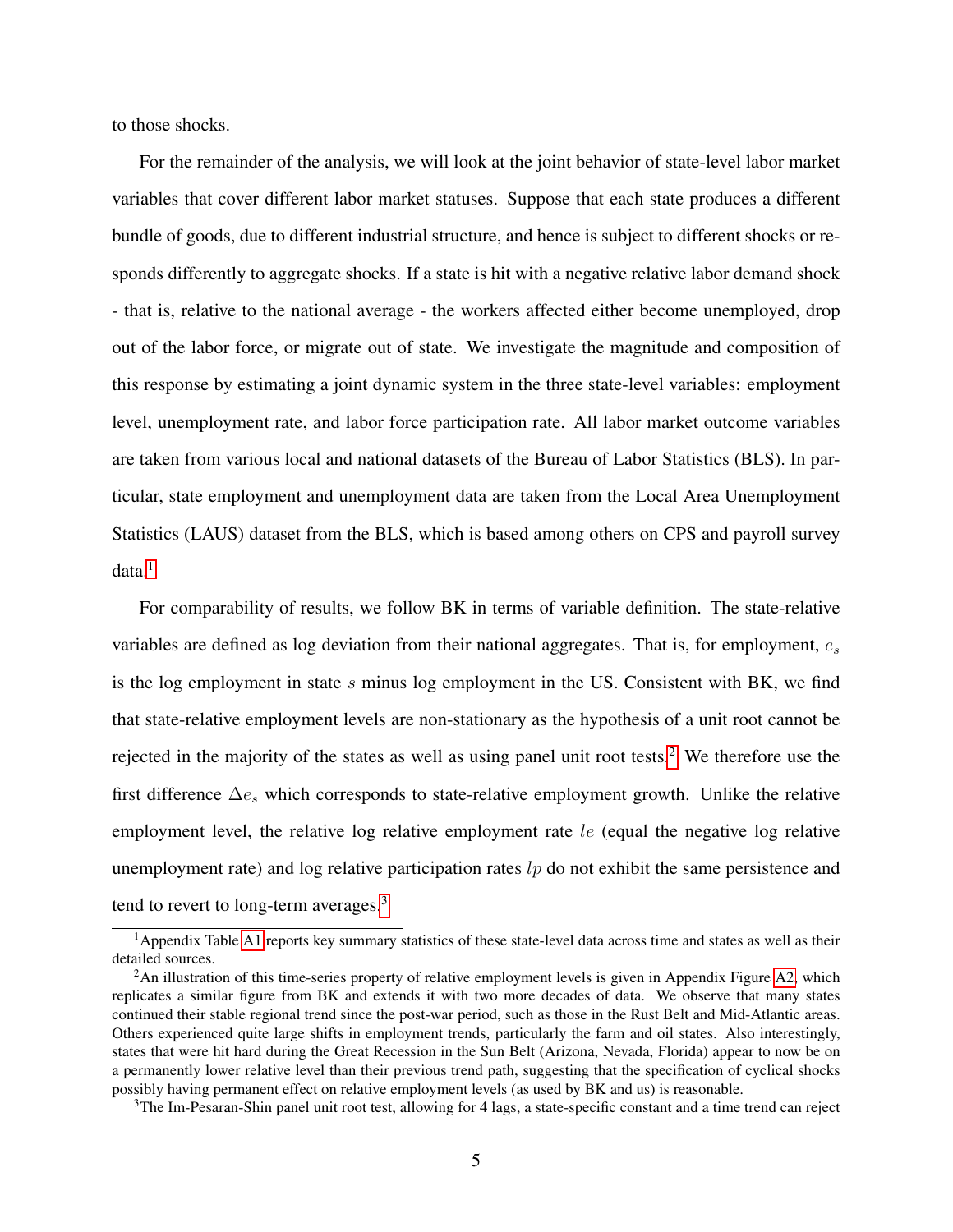Overall, we can summarize that the employment growth and unemployment rates across states show strong, albeit weakening, persistence. Moreover, this persistence is related to the persistence of the mean of the employment growth and unemployment rates as opposed to persistent deviations from the means, as the stochastic behavior of both variables displays strong mean-reversion, a feature already documented by BK. Moreover, we document a reduced dispersion of state-level labor market conditions over the last 20 years, stabilizing recently, and with spikes of sharply rising dispersion during each aggregate downturn.

## 3 The BK estimation approach and results

In this section, we replicate the methodology in BK to estimate the response of state-level labor market variables to a relative shock, adding 23 years of additional data to the original BK exercise to now span 1976-2013. Given the time series properties above, we estimate a system of panel VAR equations as follows:

<span id="page-6-0"></span>
$$
\Delta e_{st} = \alpha_{s10} + \alpha_{11}(L)\Delta e_{s,t-1} + \alpha_{12}(L)le_{s,t-1} + \alpha_{13}(L)lp_{s,t-1} + \epsilon_{set},
$$
\n
$$
le_{st} = \alpha_{s20} + \alpha_{21}(L)\Delta e_{s,t} + \alpha_{22}(L)le_{s,t-1} + \alpha_{23}(L)lp_{s,t-1} + \epsilon_{sut},
$$
\n
$$
lp_{st} = \alpha_{s30} + \alpha_{31}(L)\Delta e_{s,t} + \alpha_{32}(L)le_{s,t-1} + \alpha_{33}(L)lp_{s,t-1} + \epsilon_{spt}.
$$
\n(1)

We pool all states while allowing for state-specific constants, thus estimating the dynamics of the average state. We include two lags for each variable, following BK, and to keep sufficient degrees of freedom for estimation with shorter sub-samples, though extending up to four lags does not change the estimates substantially. This identification strategy assumes that current unexpected changes to state-relative employment growth within the year primarily reflect movements in regional labor demand. This assumption allows us to estimate the dynamic effects of a 1 percent shock to labor demand in a typical state on its relative unemployment rate, labor participation rate,

the hypothesis of a unit root for the relative log employment rate (the negative of the relative log unemployment rate) le and relative log participation rate  $lp$  at the 5 and 10 percent level of significance respectively.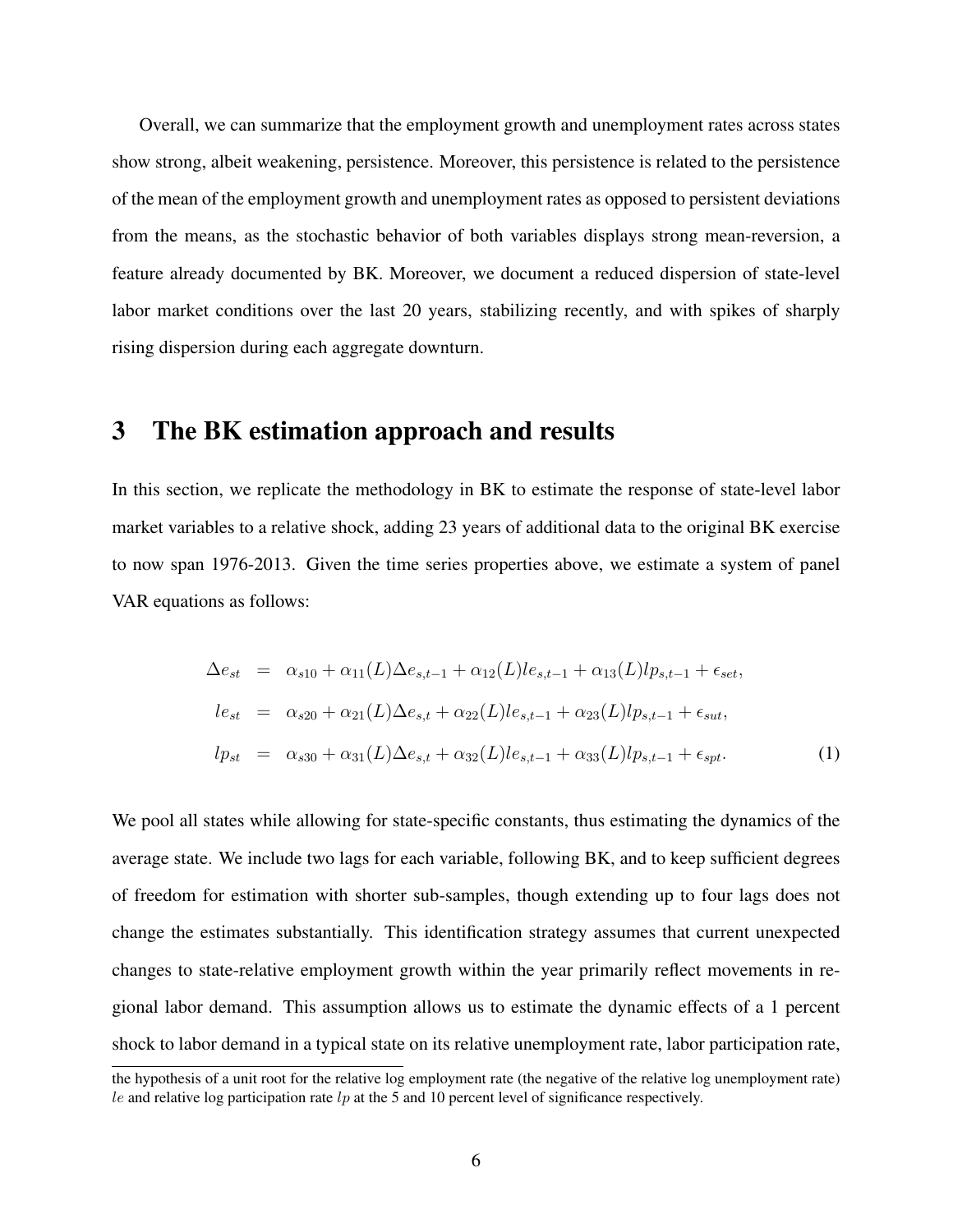and as a residual, the net population change of the state. This is because in any period, we can decompose the change in the relative log employment level  $de$  (where  $d$  denotes the change relative to pre-shock baseline) into:

$$
de = dle + dlp + m,\t\t(2)
$$

where  $m$  stands for the implied log change in state-level civilian, non-institutional working-age population head count, which can be driven by mortality, incarceration, immigration from abroad, and most importantly for our exercise, net migration across state.

There are several ways to estimate the system of equatons [\(1\)](#page-6-0). Given the identification assumption that current shocks to employment growth are driven by labor demand only,  $\Delta e_{s,t}$  is weakly exogenous in the equations for le and lp and the system can be consistently estimated by OLS equation-by-equation, which is the estimation we use. This is identical to transforming the system to a reduced form VAR and ordering employment growth first. We also use panel GMM to estimate the system to control for potential inconsistency of OLS caused by fixed effects in the presence of lagged dependent variable. Given the long time series, the difference in estimation results is marginal (results available upon request).

The results imply that a negative 1 percent shock to labor demand in a state raises its unemployment rate by 0.2 percentage points and lowers the participation rate by 0.3 percentage points relative to the national average in the first year, with the effect peaking at 0.3 and -0.4 percent-age points after 2 years respectively (and symmetrically for positive shocks).<sup>[4](#page-7-0)</sup> The effect on the relative employment level peaks after four years at -1.7 percent, before decreasing gradually to a long-run value of around  $-1.2$  percent. The response of relative population growth is derived as a residual and amounts to a net population decline of 0.4 percent (of initial working-age population) in the first year and 0.6 percent in the second. Over the long run, employment *growth*, as well as unemployment and participation rates revert to the pre-shock level, while the employment level is permanently changed. That is, interstate population adjustment following the temporary regional

<span id="page-7-0"></span><sup>4</sup>Appendix Figure [A4](#page--1-3) shows the complete set of impulse responses estimated using OLS to a negative 1 percent shock to relative labor demand (and symmetrically to a positive 1 percent shock).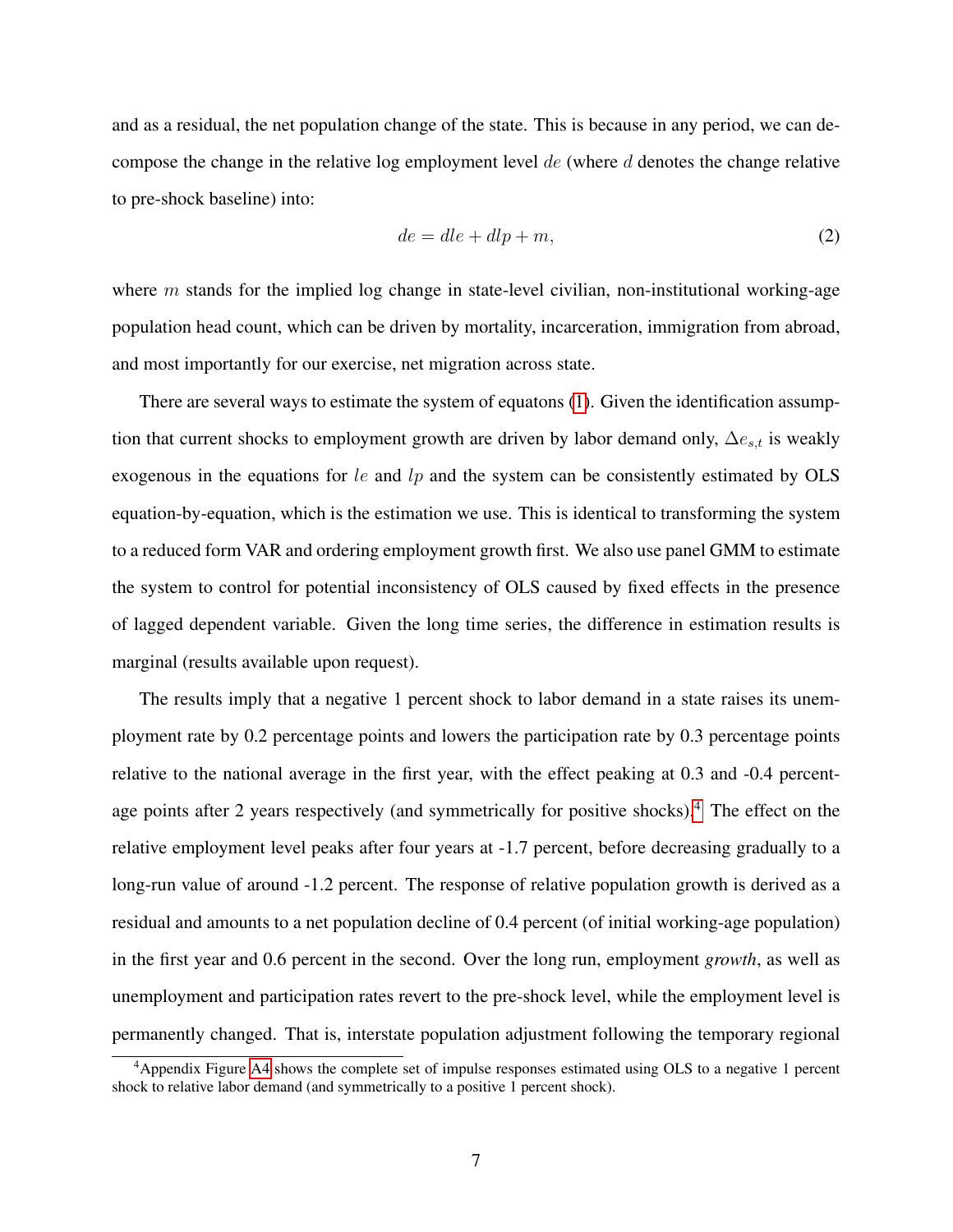shock drives permanent changes in relative employment levels. It is also instructive to translate the changes from rates to number of workers. Of every 10 workers that lose employment, 2 workers become unemployed, 2 drop out of the labor force, and 6 workers migrate out of state within the first year following the shock. Compared to the original BK results, differences purely due to data updates are not large: subject to the same negative shock, participation falls more (0.4 instead of 0.3 percentage points at trough) and therefore, migration responds somewhat less in the short-run (net out-migration of 0.8 instead of 1 percent of population by year 3).

Based on these findings, a well-known conclusion from the BK paper is that most of the (shortand long-run) response to regional shocks occurs through net migration. Furthermore, the apparent stability of the BK results over time suggests that this pattern of adjustment remained roughly unchanged in the last 20 years. However, a crucial assumption underlying the BK results for this conclusion to hold is that shocks to employment growth across states are entirely driven by variation in state-specific labor demand. We devote the following section to examining the validity of this assumption.

## 4 Endogeneity of state labor demand shocks

#### 4.1 Test of OLS identification assumption

In this section, we take a step back to test the identification assumption of BK that was used for the OLS estimation above, as well as by many other ensuing studies of labor mobility (see e.g. Decressin and Fatas, 1995; Jimeno and Bentolila, 1998). The crucial assumption is that unexpected shocks to relative employment growth, that is  $\epsilon_{set}$  in the first equation of the system [\(1\)](#page-6-0), are purely state-relative labor *demand* shocks. To test this assumption, we use as instrumental variable (IV) the so-called industry shift or industry mix variable, first proposed by Bartik (1991) and subsequently used extensively in the urban/regional economics literature. This variable measures the predicted employment growth in each state based on the state's industrial composition of employment and the overall employment growth of each industry. More precisely, the industry mix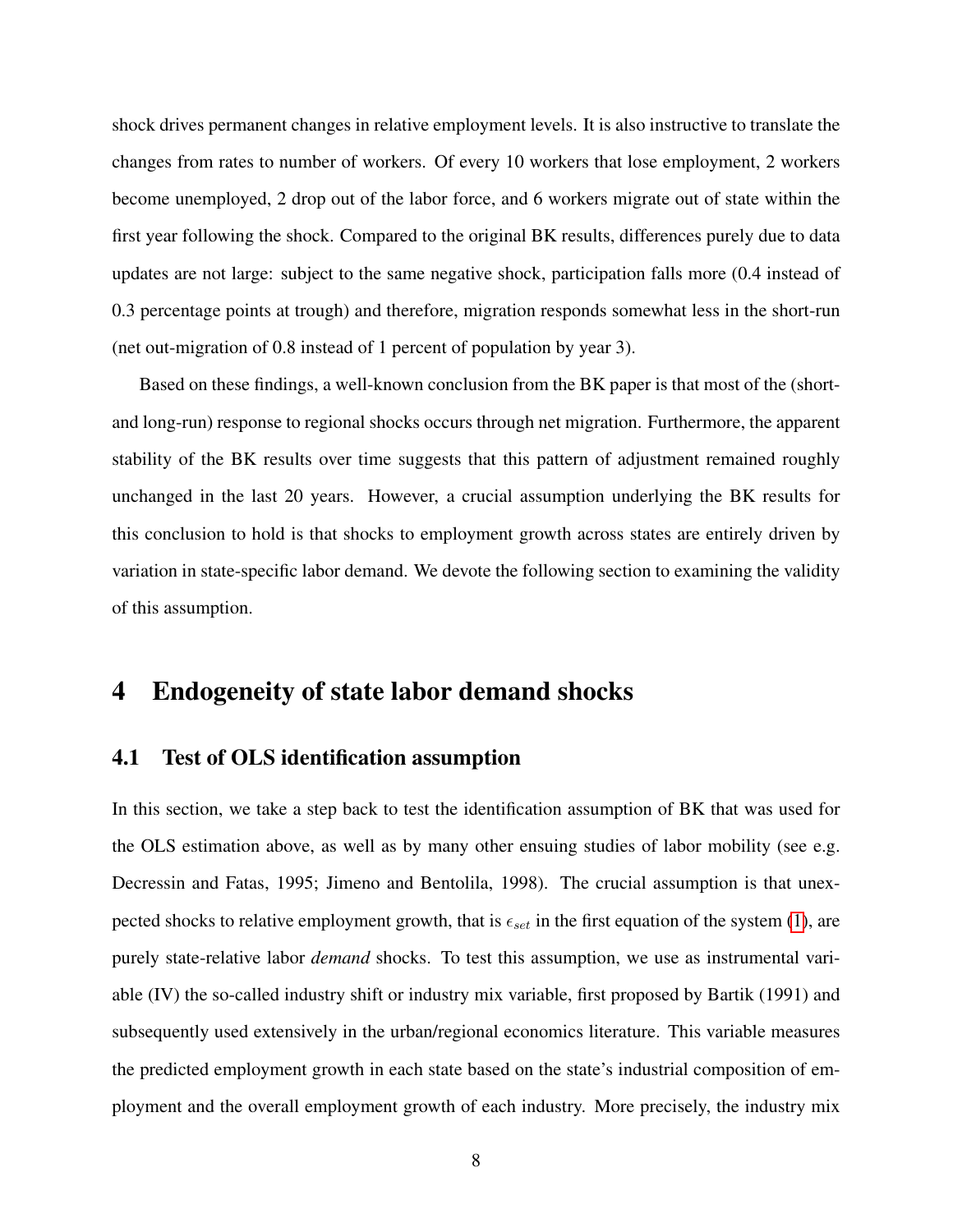variable  $imix_{st}$  is defined as:

<span id="page-9-1"></span>
$$
imix_{s,t} = \sum_{j=1}^{J} \left[ \bar{\theta}_{sjt} \Delta \ln(\bar{e}_{jt,-s}) \right],
$$
\n(3)

where the state-specific industry share of employment  $\bar{\theta}_{sjt}$  is taken as a 5-year moving average to avoid endogeneity with respect to current regional labor market conditions, and aggregate industry employment growth  $\Delta \ln(\bar{e}_{jt,-s})$  is the growth rate of each industry j in all US states excluding state s. The state-level industry employment shares as well as the industry-level employment growth rates ( $\Delta \ln(\bar{e}_{it})$ ) are taken from the Bureau of Economic Analysis (BEA) Regional Economic Accounts. The industries j are based on 20 2-digit code SIC industries up until 2000, and 20 2-digit code NAICS industries starting in 2001, both covering full and part-time jobs in the entire non-farm private sector. The identification relies on the pre-determined production structure of each state and each industry's national out-of-state growth rate, which are both arguably uncorrelated with state-specific labor supply shocks.<sup>[5](#page-9-0)</sup>

Because we are interested in states' relative labor market outcomes (relative unemployment, relative participation), and because net-migration responds to relative, not absolute labor market conditions (see BK and other models of spatial equilibrium such as Roback, 1982), we take deviations of *imix* from their national averages in each year to obtain measures of relative labor demand changes  $(rimix_{s,t})$ :

$$
rimix_{s,t} = imix_{s,t} - \overline{imix_t}.
$$

Using  $rimix_{s,t}$  to instrument for  $\Delta \ln e_{s,t}$  in the equations for relative employment rate le and participation rate  $lp$  from the system of equations [\(1\)](#page-6-0), we obtain the 2SLS results summarized in column 3-4 of Table [1,](#page-31-0) with OLS results presented for comparison in column 1-2.

The first stage regression results show, as also illustrated in Appendix Figure [A5](#page--1-4) for different sub-samples, that the prediction power of the industry mix instrument for state-level employment

<span id="page-9-0"></span> $5A$ ppendix Table [A2](#page--1-5) provides a snapshot of the distribution (in 2012) of employment across the different industries, as well as the variation in each industry's employment share across states.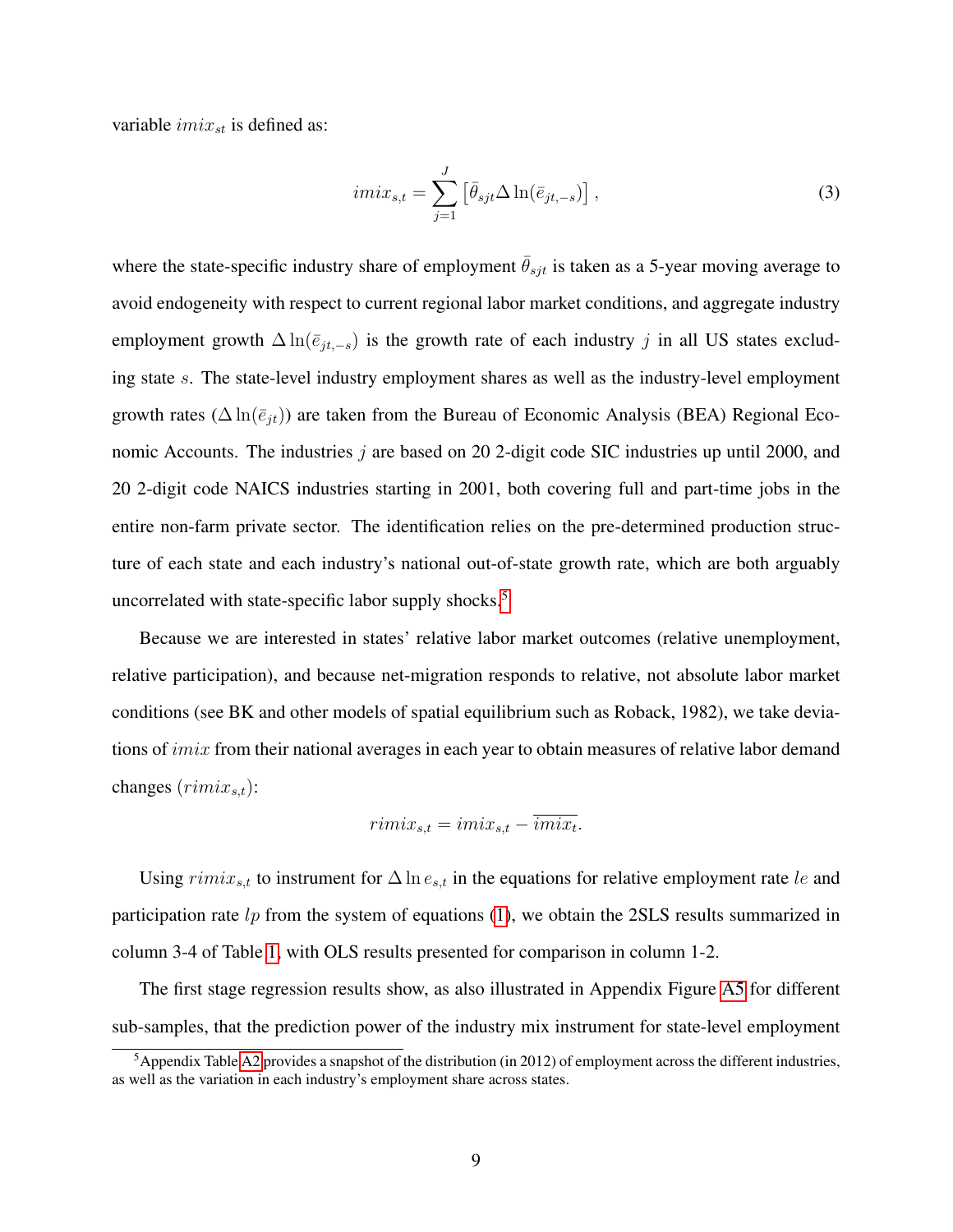growth is strong (reflected in the large, positive 1st stage coefficient and high F statistics). Using this IV, the second stage result in column 3 reveals a much stronger response of the state-relative employment (or unemployment) rate to state-specific labor demand shocks than do OLS results: a 1 percent negative labor demand shock reduces the employment rate by 0.8 instead of 0.2 percent as with OLS. The Hausman test therefore clearly suggests a rejection of the exogeneity assumption in the OLS regression used by  $BK<sup>6</sup>$  $BK<sup>6</sup>$  $BK<sup>6</sup>$ .

Results for the participation rate equation using the industry mix variable also lead to rejection of the OLS identification assumption (column 4). The response of state-relative participation rate is in fact smaller using IV than OLS: a 1 percent negative employment shock reduces the participation rate by 0.1 percent instead of 0.4 percent with OLS and is not statistically significant.<sup>[7](#page-10-1)</sup>

Why OLS and 2SLS identification assumptions would yield different results? We believe that the assumption that innovations in relative employment growth reflect purely changes in relative labor demand is likely to be violated. In other words, shocks to relative labor supply may also affect relative employment growth in the same year. For example, migration shocks (triggered by events abroad) may affect labor supply in some states (such as border states), leading to deviation of those states' unemployment *and* employment growth rates from the national average within the same year of the shock. Also, the relative labor force participation rate across states can change if states differ in their age composition and there are abrupt shifts in the size of cohorts entering workingage or retirement age (as has been the case with the retirement of baby-boomer cohorts in recent years). Estimating a structural model of regional labor markets, Partridge and Rickman (2003) find that such relative supply shocks can account for a substantial share of variation in state employment growth from year to year. In fact, the sign of the OLS bias we find in Table [1](#page-31-0) is consistent with

<span id="page-10-0"></span><sup>&</sup>lt;sup>6</sup>In their paper, BK also carry out a similar 2SLS regression and conclude that their OLS identification is robust. We replicate their result and conclude that the reason for this discrepancy with our finding is the short sample of 10 years (1978-1988) for which the industry-mix IV was available at the time. This severely limits the degrees of freedom, exacerbates the fixed-effect induced bias in the panel regression, and makes the IV only a weak instrument for contemporaneous employment growth in the first stage, while biasing estimates towards OLS in the second stage.

<span id="page-10-1"></span><sup>&</sup>lt;sup>7</sup>We confirm the results using an alternative IV that picks up exogenous changes to state-level labor demand in oil and gas extraction industries triggered by changes to the aggregate oil price, an identification strategy that has also been used in e.g. Saks and Wozniak (2011) and Gallin (2004). The results confirm the findings using the industry-mix IV: OLS underestimates the response of state-level unemployment rates and over-estimates the response of participation rates to state-level shocks (see Appendix B).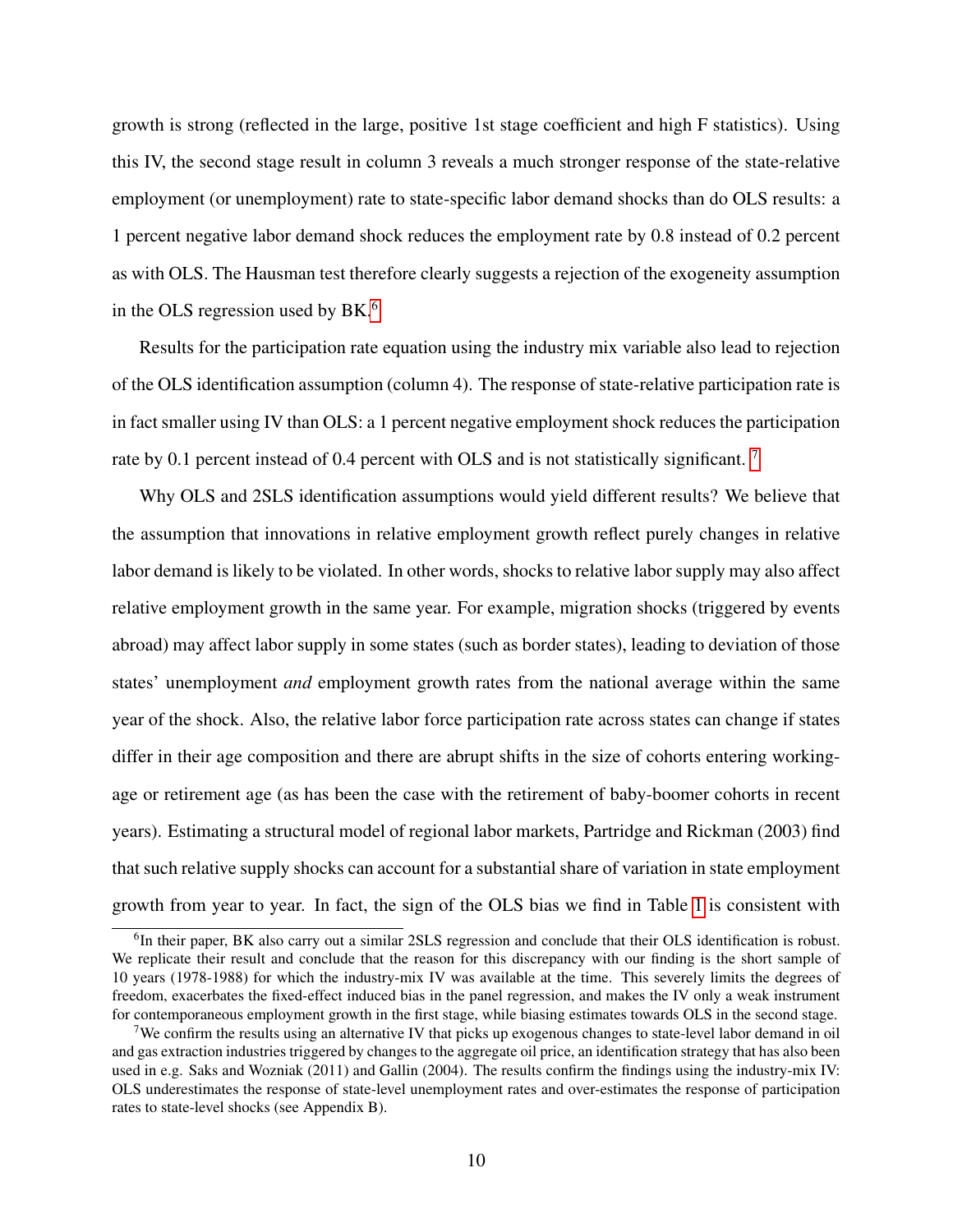relative labor demand and supply shocks being confounded. If part of the innovation to relative employment growth reflects shocks to relative labor supply, then we should expect a negative correlation between contemporaneous employment growth and the residual in the employment rate  $(le)$  equation, as stronger labor supply temporarily increases the unemployment rate and reduces the employment rate. This source of endogeneity would bias the OLS estimate in the  $le$  equation toward zero, which is exactly what we find. At the same time, positive shocks to labor supply would increase the participation rate, resulting in a positive correlation of contemporaneous employment growth and the residual in the  $lp$  equation. The same source of endogeneity would therefore cause OLS estimate to be biased upward in the  $lp$  equation, which our estimates in Table [1](#page-31-0) also confirm.

To sum up, we find that the BK identification assumption for relative labor demand shocks is not supported by the data. By confounding relative labor demand and supply shocks, the BK methodology underestimates the response of the relative unemployment rate and overestimates the response of the participation and population in the short-run.[8](#page-11-0)

#### 4.2 A new framework to estimate regional adjustment

In light of the preceding results on the endogeneity of contemporaneous employment growth, we provide in the following a modified version of the BK framework that represents a reduced form of the 2SLS estimation of the previous section. To trace the joint dynamic response of each labor market variable to a regional labor demand shock using the industry mix variable, we estimate the

<span id="page-11-0"></span><sup>&</sup>lt;sup>8</sup>There could also be an OLS attenuation bias due to measurement error in state-level employment growth (especially for small states) that the IV can address, as it only picks up the variance in the "signal" component of the potentially mis-measured employment growth variable. Remaining measurement error of the "signal" in the IV is also likely to be smaller, as it is constructed using averaged data across states and years, hence largely smoothing out i.i.d. measurement errors.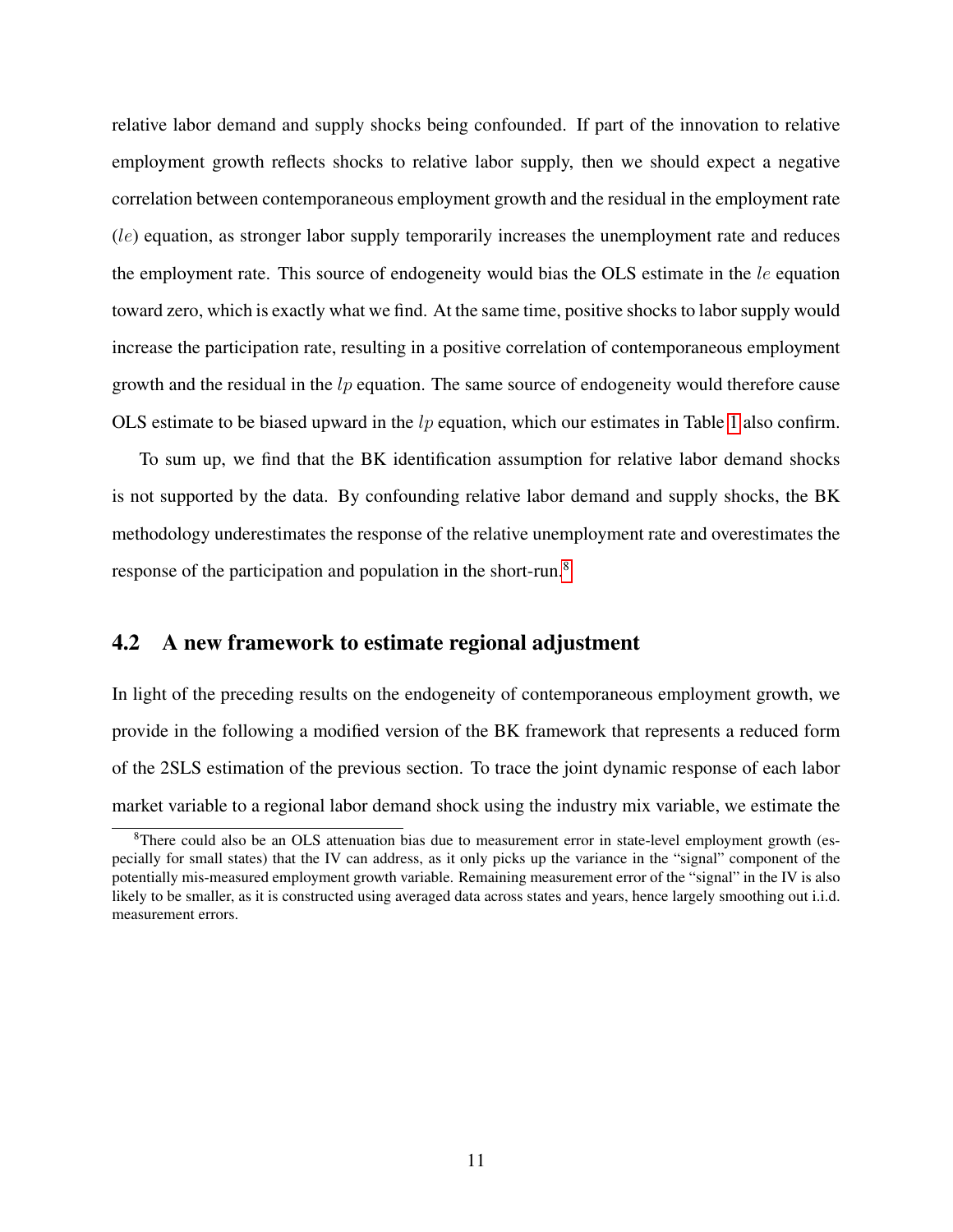following reduced-form VAR system with  $rimix$  being an exogenous forcing variable:<sup>[9](#page-12-0)</sup>

<span id="page-12-1"></span>
$$
\Delta e_{st} = \alpha_{s10} + \alpha_{11}(L)rimix_{s,t} + \beta_{11}(L)\Delta e_{s,t-1} + \beta_{12}(L)le_{s,t-1} + \beta_{13}(L)lp_{s,t-1} + \epsilon_{set},
$$
  
\n
$$
le_{st} = \beta_{s20} + \alpha_{21}(L)rimix_{s,t} + \beta_{21}(L)\Delta e_{s,t-1} + \beta_{22}(L)le_{s,t-1} + \beta_{23}(L)lp_{s,t-1} + \epsilon_{sut},
$$
  
\n
$$
lp_{st} = \beta_{s30} + \alpha_{31}(L)rimix_{s,t} + \beta_{31}(L)\Delta e_{s,t-1} + \beta_{32}(L)le_{s,t-1} + \beta_{33}(L)lp_{s,t-1} + \epsilon_{spt}. \tag{4}
$$

To illustrate the difference between these reduced-form IV estimates, henceforth RFIV-VAR, and those pertaining to the OLS-VAR from the original BK specification [\(1\)](#page-6-0), Figure [2](#page-34-0) plots the response of each labor labor market variable, including the net change in population, to a 1 percent negative labor demand shock resulting from both models (responses are symmetrical for a positive shock). That is, we compare the dynamic response to a 1 percent negative shock to  $\Delta e_{s,t}$  obtained from the OLS-VAR model [\(1\)](#page-6-0) (setting  $\epsilon_{set} = -0.01$ ), versus the response to a shock of same magnitude to  $\Delta e_{s,t}$  from the RFIV-VAR model [\(4\)](#page-12-1) (setting  $\Delta$ rimi $x_{s,t} = -0.01 * (\alpha_{11}(0))^{-1}$ ).

Consistent with 2SLS estimates in Table [1,](#page-31-0) the response of the state-relative unemployment rate to a given labor demand shock is much stronger using RFIV-VAR than OLS-VAR in the first two years following the shock, whereas the participation rate responds less at all horizons. The implied net population response is therefore weaker under RFIV-VAR than under OLS-VAR: a 1 % labor demand shock leaves the working-age population unchanged instead of reducing it by 0.4 % through net migration within the first year. Similarly, the long-term adjustment through net population change is weaker by a third with RFIV-VAR than OLS-VAR, leading to a smaller total employment change (around 0.8 % instead of 1.2 %). Translated to absolute changes, when a relative negative shock causes 10 workers to lose employment, the OLS-VAR estimates imply that 6 of them will migrate out of state, 2 become unemployment and 2 drop out of the labor force in the first year. Instead, the RFIV-VAR estimates imply no population change in the first year, but

<span id="page-12-0"></span><sup>&</sup>lt;sup>9</sup>We use the reduced form instead of 2SLS regression in the system for two reasons. Conceptually, this allows us to either condition results to a unit change in  $rimix$ , corresponding to a given shift in ex-ante relative labor demand, which will prove useful for analyzing changing sensitivity over time, or to a unit change in ex-post employment growth, which will prove useful for comparison with OLS. Econometrically, reduced form estimation avoids the small-sample bias of 2SLS as formalized in Chernozhukov and Hansen (2008).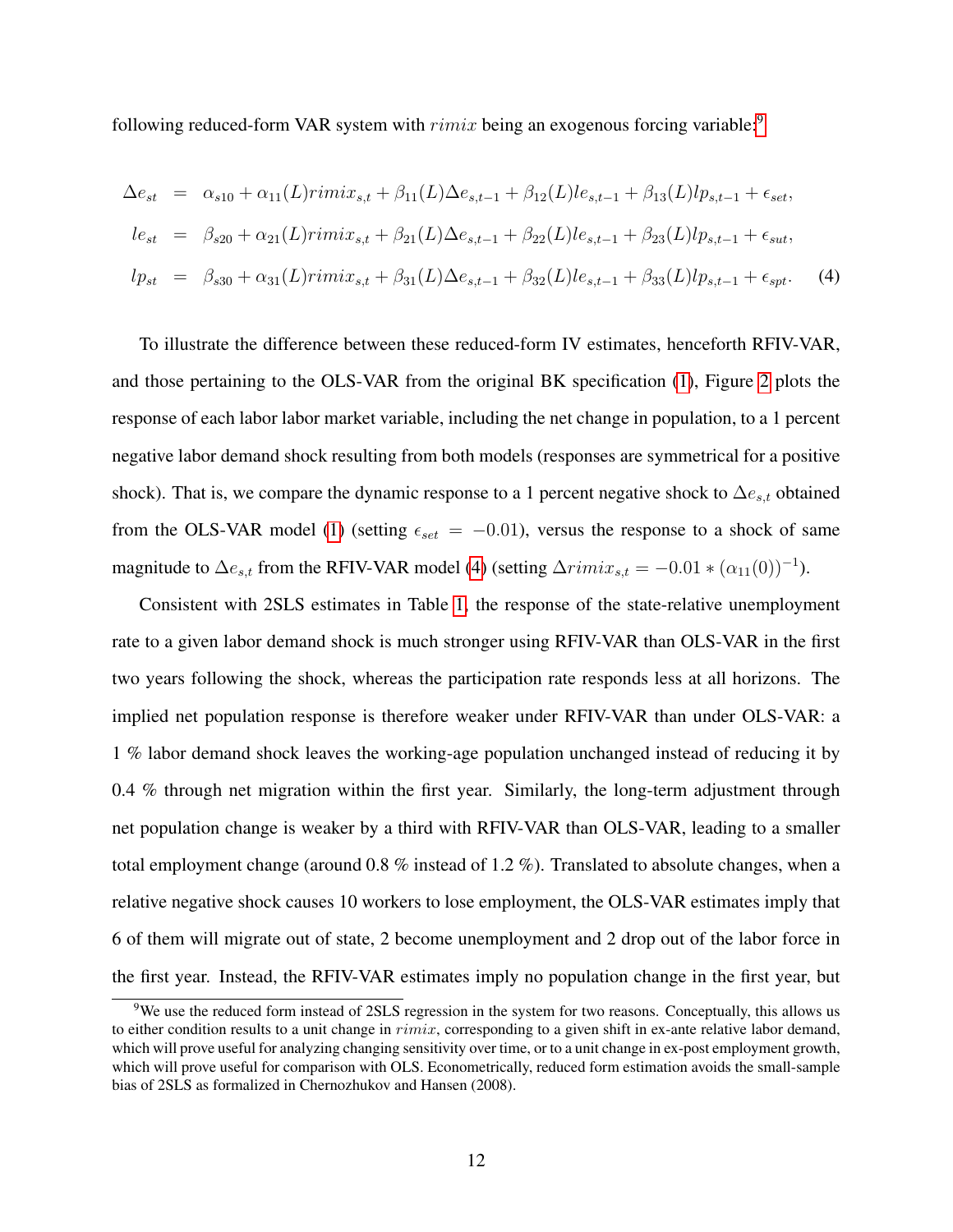9 workers becoming unemployed and 1 dropping out of the labor force. After ten years, the same shock would have led 20 people to move out under OLS-VAR compared to 15 under the RFIV-VAR.[10](#page-13-0) Overall, population adjustment across states does not act as quickly and strongly to smooth out spatial disparities as previously thought, allowing the pass through of ex-ante disparities to regional unemployment to be on average three times higher than estimated by BK in the shortrun. $^{11}$  $^{11}$  $^{11}$ 

#### 4.3 Validation of results with net migration data

So far, the implied population response was backed out from the response of the employment and participation rates (as they jointly pin down the change in working-age population). We expect the population response to be primarily driven by net-migration response across states, as the differential in adult mortality, incarceration and foreign immigration are less likely to respond immediately to state-level demand shocks. This approach is particularly useful as sufficiently reliable migration data is not available for long time periods. However, several datasets containing information on geographic mobility became available after the original BK paper. It is therefore interesting to compare the derived response with one that is estimated using migration data directly.

The main migration dataset we use is the annual *State Population Estimates and Demographic Components of Change* data from the US Census Bureau's Population Estimates Program (Census PEP). The annual population estimates start with the decennial census data as benchmark and add annual population component of change data, that is births, deaths, internal migration, immigration, emigration, and Federal (armed forces and civilian) movements, which derive from various governmental administrative records and census distributions. In particular, state-level net domestic migration, our variable of interest, is derived by computing the net migration rate implied by

<span id="page-13-0"></span> $10$ Note that although results in Figure [2](#page-34-0) for cumulative net migration after 2-5 years appear similar across the two specifications, this is in fact not because OLS and IV estimates of the system converge in the medium term. Instead, while OLS underestimates the unemployment response, it overestimates the participation response relative to the reduced form, so that the net migration response, derived as residual from  $de - dle - dlp$ , happens to be similar in years 2-5 (with employment response de normalized to be equal in year 1).

<span id="page-13-1"></span><sup>&</sup>lt;sup>11</sup>That is, unemployment increases by 5 times more in the first, 3.4 times more in the second, and 1.1 more in the third year, thus on average 3.2 times more in the first 3 years using the RFIV-VAR relative to OLS-VAR estimates.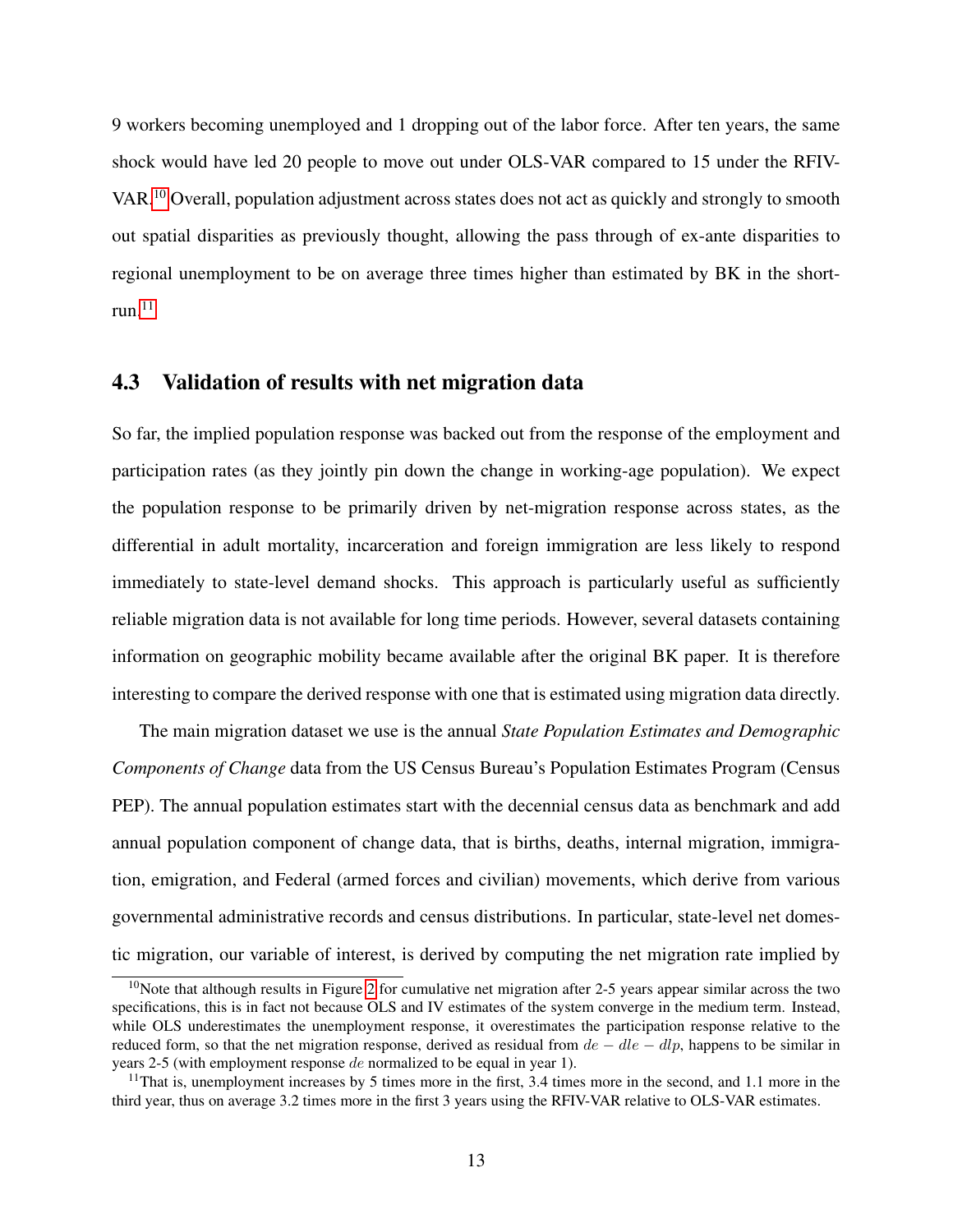the share of tax filers and dependents (i.e. exemptions) who changed addresses between any two tax filings based on IRS supplied Federal tax returns for the population 64 years and younger, and from Medicare enrollment data for the population 65 years and older. This methodology to account for domestic migration (and separately, for international migration) was only introduced for the post-1990 population estimates, with the previous years' estimates only accounting for births and deaths and other components of change lumped into one residual. The available sample of state-level domestic net migration data therefore starts in 1991. This measure of state-level net population change excludes variations across states due to mortality, incarceration and international immigration, and hence is closely related to the labor mobility concept we are interested in.

To validate the OLS-VAR identification from model [\(1\)](#page-6-0) using migration data, we estimate the following equation with the state-level net migration rate as the dependent variable, and with relative labor demand identified by unexpected relative employment growth  $\Delta e_{st}$ , same as in the OLS-VAR identification above:

<span id="page-14-0"></span>
$$
m_{st} = \alpha_s + \gamma_t + \beta(L)m_{s,t-1} + \gamma(L)\Delta e_{s,t} + \delta_1(L)le_{s,t-1} + \delta_2(L)lp_{s,t-1} + \epsilon_{s,t},
$$
 (5)

where  $m_{st}$  is the state-level net migration rate, i.e. annual domestic net migration flow as a share of state population at the beginning of the year, in deviation from a state-specific linear trend to account for long-run trends in state-specific migration evolution (due to e.g. amenities, industry agglomeration) as well as aggregate mobility trends (in particular the secular overall decline in migration documented in the literature). We also allow for state-specific intercepts which capture the effect of time-invariant factors, as well as time fixed effects to control for cyclicality in residual migration (see Saks and Wozniak, 2011 and discussion below). We include the other lagged ex-planatory variables from the OLS-VAR system [\(1\)](#page-6-0), so that a contemporaneous change to  $\Delta e_{st}$  in equation [\(5\)](#page-14-0) is the same unexpected innovation as the one captured in the OLS-VAR. We compute the cumulative response of net migration to a given shock to  $\Delta e_{st}$  estimated directly by equation [\(5\)](#page-14-0) and compare it to the response backed out from the OLS-VAR system [\(1\)](#page-6-0). The paths of  $\Delta e_{st}$ ,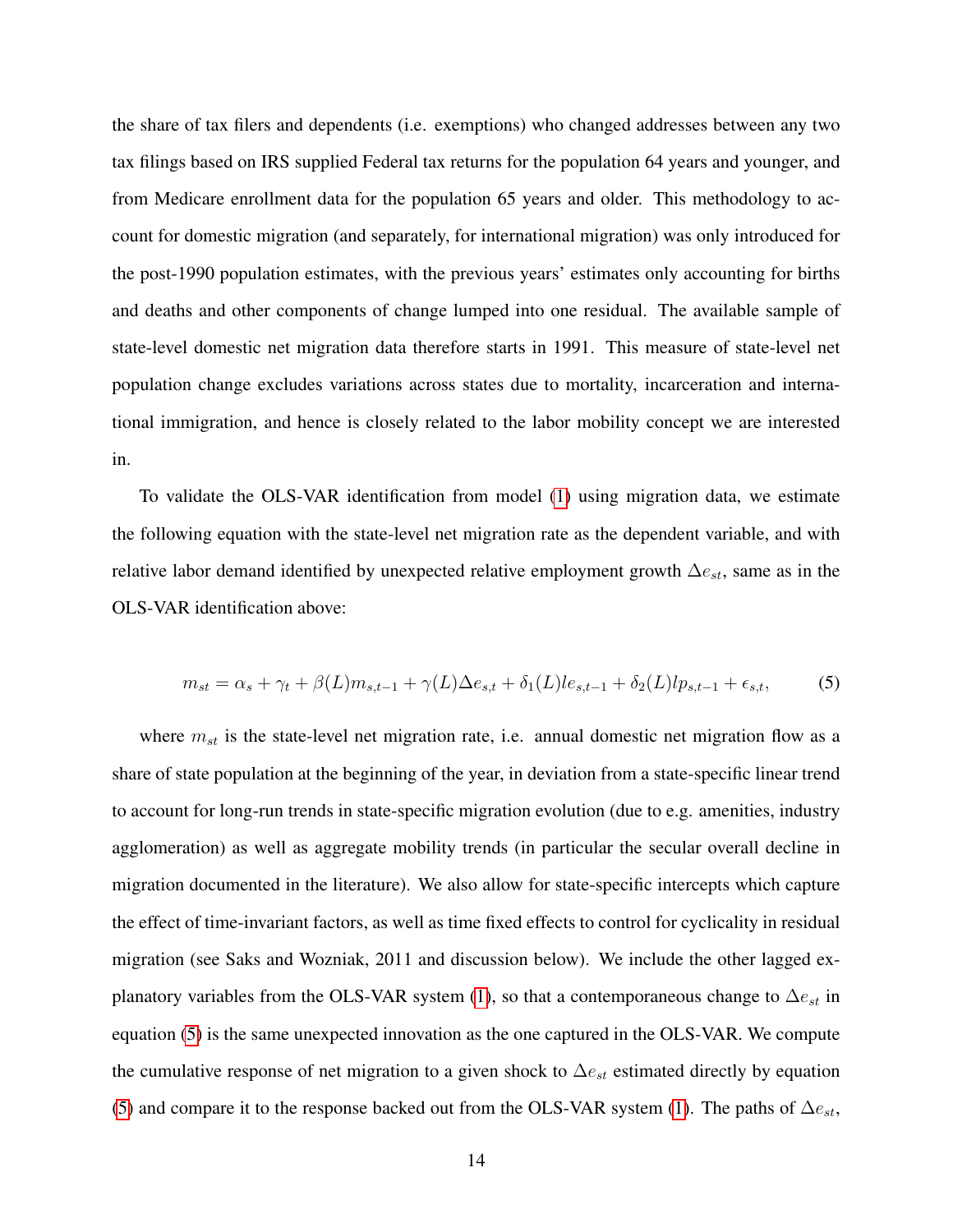$le_{st}$  and  $lp_{st}$  used for computing the response of  $m_{st}$  from equation [\(5\)](#page-14-0) are calibrated to exactly match the respective path from the OLS-VAR system [\(1\)](#page-6-0).

To perform the same cross-validation exercise for the RFIV-VAR model [\(4\)](#page-12-1), we estimate the following equation using the interstate net migration data as dependent variable:

<span id="page-15-0"></span>
$$
m_{st} = \alpha_s + \delta_t + \beta(L)m_{s,t-1} + \gamma(L)rimix_{s,t} + \epsilon_{st},\tag{6}
$$

where the relative labor demand shock is identified by relative employment growth predicted by a state's relative industry mix predicted employment growth (rimix). Furthermore, two lags of the dependent variable and the exogenous variable are allowed to be consistent with the RFIV-VAR specification. We simulate the cumulative response of net migration implied by the estimated equation [\(6\)](#page-15-0) and compare it with the cumulative response of net population change backed out from the RFIV-VAR system [\(4\)](#page-12-1) following a shock to rimix of the same size.

Note that for these cross-validation exercises, we re-estimate each VAR system [\(1\)](#page-6-0) and [\(4\)](#page-12-1) using the same sample period as is used for the migration equations [\(5\)](#page-14-0) and [\(6\)](#page-15-0), namely 1991-2013. Panel  $A$  and  $B$  in Figure [3](#page-35-0) present the cross-validation results for the OLS and IV specification respectively. We can see in panel A that the OLS identification yields a large discrepancy between the data and VAR-implied responses of state population to the same labor demand shock. The discrepancy widens with the time horizon but is large both in the short and long term. In contrast, panel  $B$  shows that the identification of state-relative labor demand shocks using  $\text{r} \text{ } \text{ } \text{ } \text{ } \text{ } \text{ } \text{ }$  rimix leads to a very close result between the net population response derived from the VAR model and that estimated with Census/IRS migration data directly, particularly in the short and medium term.

Though Figure [3](#page-35-0) clearly illustrates the advantage of our new estimation framework compared to the BK approach in terms of external consistency, we would also like to formally test for the degree of this external consistency. In the following, we develop a test for the over-identification of net migration response implied by data and the VAR systems. For the OLS identification, we stack the OLS-VAR system of equations [\(1\)](#page-6-0) on the single equation for net migration [\(5\)](#page-14-0) and estimate an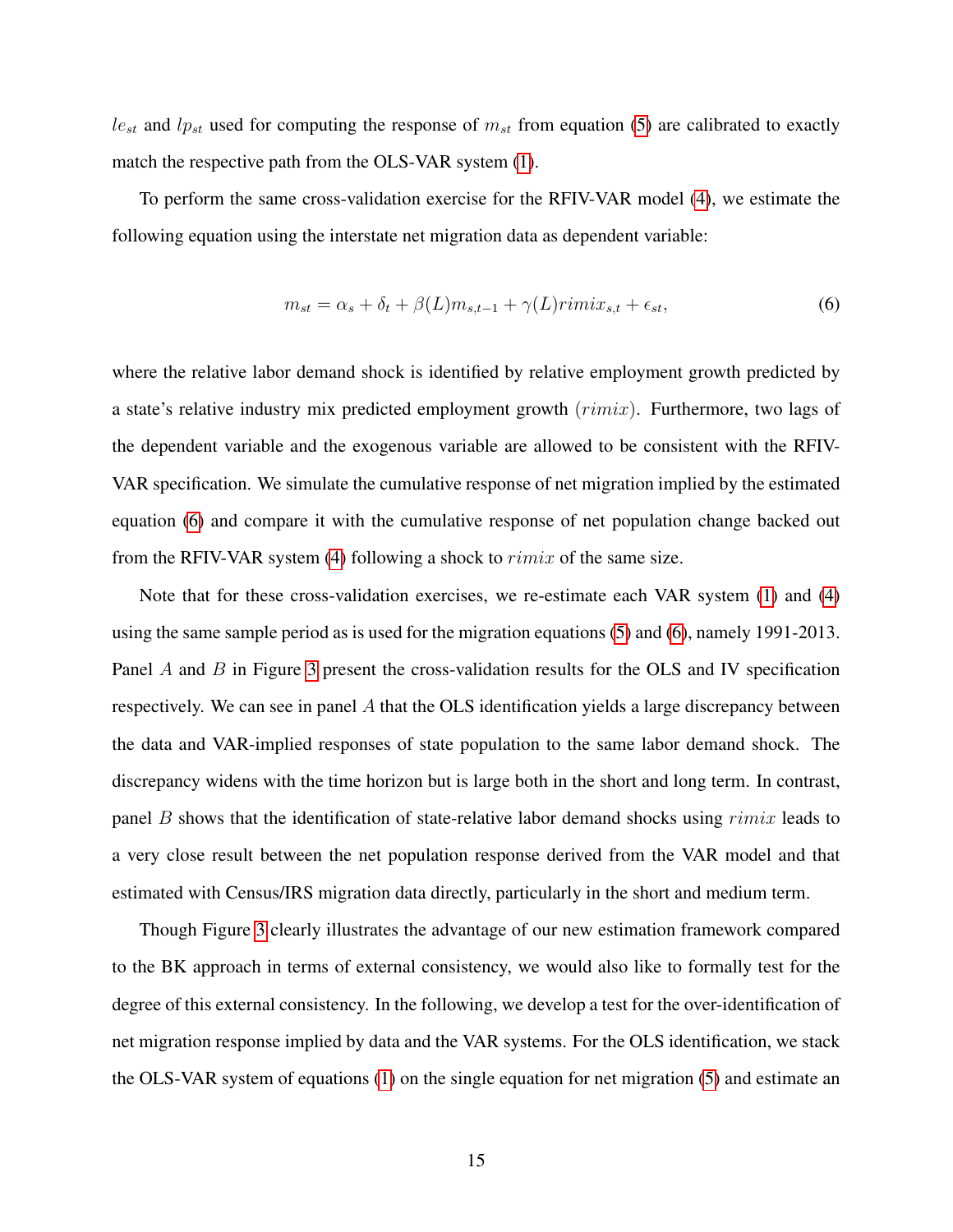augmented system jointly:

<span id="page-16-0"></span>
$$
\Delta e_{s,t} = \alpha_{s10} + \alpha_{11}(L)\Delta e_{s,t-1} + \alpha_{12}(L)le_{s,t-1} + \alpha_{13}(L)lp_{s,t-1} + \epsilon_{set},
$$
\n
$$
le_{s,t} = \alpha_{s20} + \alpha_{21}(L)\Delta e_{s,t} + \alpha_{22}(L)le_{s,t-1} + \alpha_{23}(L)lp_{s,t-1} + \epsilon_{sut},
$$
\n
$$
lp_{s,t} = \alpha_{s30} + \alpha_{31}(L)\Delta e_{s,t} + \alpha_{32}(L)le_{s,t-1} + \alpha_{33}(L)lp_{s,t-1} + \epsilon_{spt},
$$
\n
$$
m_{s,t} = \alpha_{s40} + \delta_t + \beta(L)m_{s,t-1} + \alpha_{41}(L)\Delta e_{s,t} + \alpha_{42}(L)le_{s,t-1} + \alpha_{43}(L)lp_{s,t-1} + \epsilon_{smt}.
$$
\n(7)

The system estimates allow us to test for equality of implied and direct migration response by testing for restrictions on parameter values across equations. For example, in the first year following a shock to relative labor demand  $\Delta e_{st}$ , this restriction amounts to the null hypothesis:

$$
H_0: \quad 1 - \alpha_{21}^0 - \alpha_{31}^0 = \alpha_{41}^0,
$$

where the superscripts 0 index the first coefficient of each lag polynomial. Beyond the first year, the test statistics quickly become highly non-linear, so we restrict the test to the first 3 years after the shock and resort to the delta method.

Following the same principle, we test for over-identification of net migration response within the IV framework by stacking the RFIV-VAR system [\(4\)](#page-12-1) on the single equation [\(6\)](#page-15-0) and jointly estimating the augmented system:

<span id="page-16-1"></span>
$$
\Delta e_{s,t} = \alpha_{s10} + \alpha_{11}(L)rimix_{s,t} + \beta_{11}(L)\Delta e_{s,t-1} + \beta_{12}(L)le_{s,t-1} + \beta_{13}(L)lp_{s,t-1} + \epsilon_{set},
$$
  
\n
$$
le_{s,t} = \beta_{s20} + \alpha_{21}(L)rimix_{s,t} + \beta_{21}(L)\Delta e_{s,t-1} + \beta_{22}(L)le_{s,t-1} + \beta_{23}(L)lp_{s,t-1} + \epsilon_{sut},
$$
  
\n
$$
lp_{s,t} = \beta_{s30} + \alpha_{31}(L)rimix_{s,t} + \beta_{31}(L)\Delta e_{s,t-1} + \beta_{32}(L)le_{s,t-1} + \beta_{33}(L)lp_{s,t-1} + \epsilon_{spt},
$$
  
\n
$$
m_{s,t} = \alpha_s + \gamma_t + \beta(L)m_{s,t-1} + \gamma(L)rimix_{s,t} + \epsilon_{st}.
$$
  
\n(8)

The resulting cross-equation restriction for equality of net migration response in the first year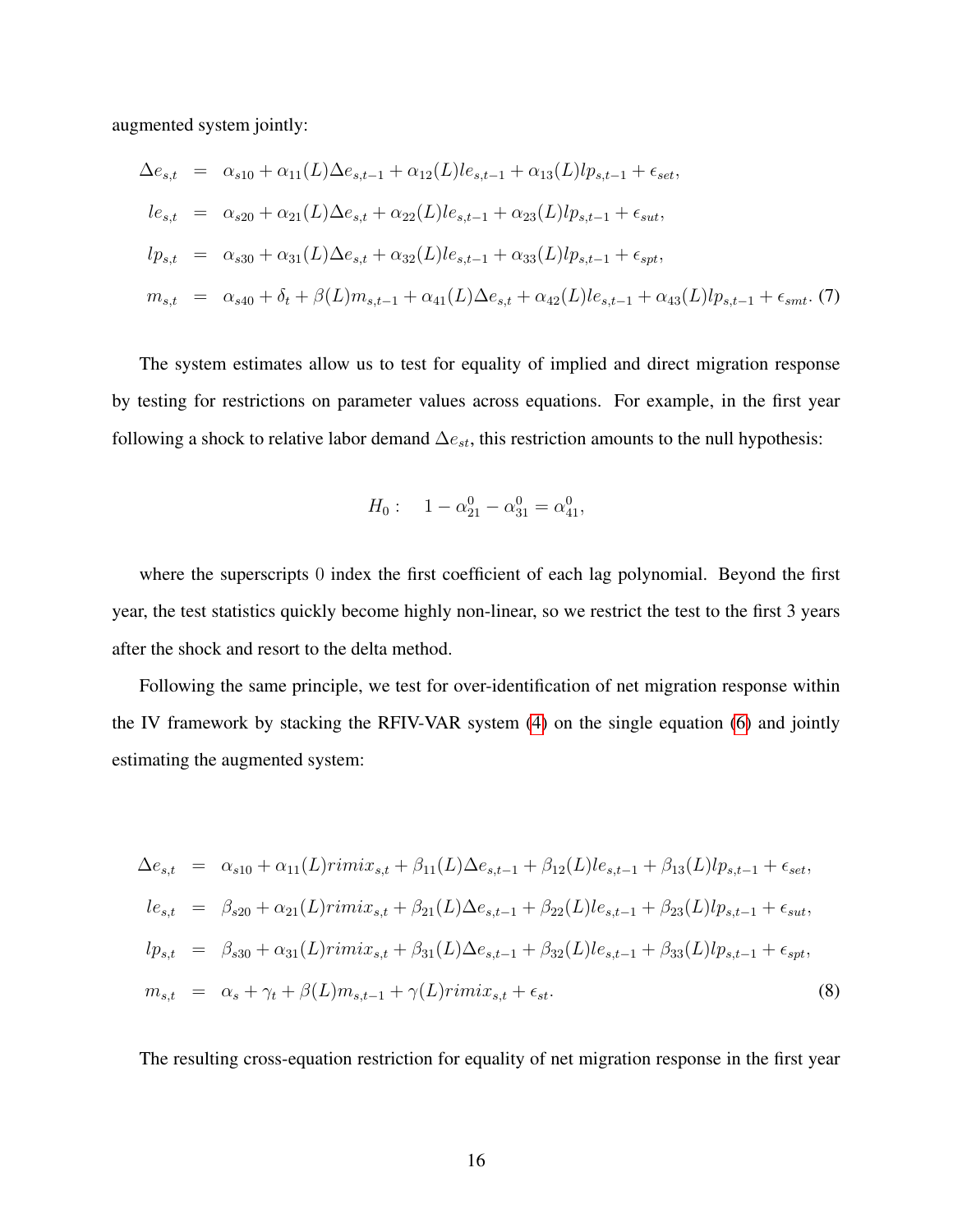is given by:

$$
H_0: \quad \alpha_{11}^0 - \alpha_{21}^0 - \alpha_{31}^0 = \gamma^0,
$$

We use the Census/IRS migration data as the direct measure for  $m_{s,t}$  in the stacked systems above. The resulting Chi-squared test statistics and the p-value under the null hypothesis for the first 3 years after a given shock to relative labor demand are summarized in Table [2.](#page-32-0) The test results confirm the visual conclusion from Figure [3.](#page-35-0) While the OLS identification can be rejected at confidence levels of 99 percent or higher at all three time horizons, the IV identification yields estimates for implied migration responses that are statistically indistinguishable from directly estimated ones.

In addition to the Census/IRS net migration data, we also use state-level working-age population growth data from LAUS-BLS as well as working-age migration data from the American Community Survey (ACS) to externally validate the residual migration estimates from the VAR models. Further discussion of these alternative data sources, including their comparability with the Census/IRS migration data, as well as results of these additional validation exercises are summarized in Appendix C. All datasets and tests unanimously support our identification strategy adopted in the RFIV-VAR system [\(4\)](#page-12-1) and strongly reject the original BK identification assumption. These new estimates have important implications for the dynamics of regional adjustment. Contrary to the long-established results in BK, it is primarily the relative unemployment rate, not net migration, that absorbs affected workers in the first two years following a negative shock to state labor demand. Migration acts as a much weaker mechanism for spatial diffusion of shocks in the short-run and leads to less agglomeration effects in the long-run than previously thought.

## 5 The evolution of regional adjustment

One important purpose of the paper is to document whether patterns and channels of regional adjustments change over time. The migration literature has long documented a decline in interstate migration rates starting in the 1980's, but does this decline also imply a reduced sensitivity of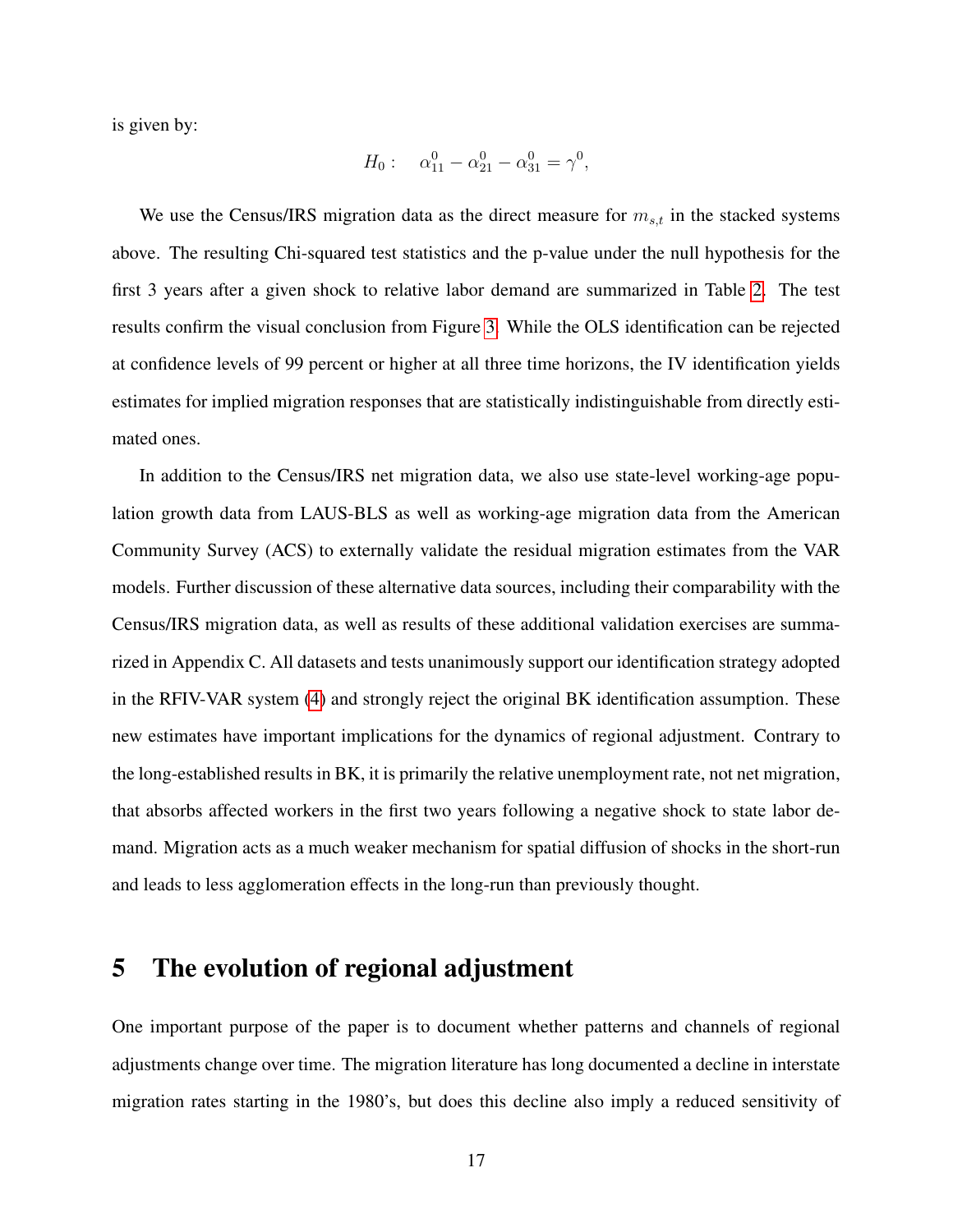migration to spatially disparate shocks? Figure [4](#page-36-0) plots the implied migration response to a 1 percent shock to predicted employment growth as derived earlier, separately for three different samples: the BK sample of 1976-1990, the subsequent sample up to the crisis 1991-2007, and finally 1991-2013 which includes the crisis years. We overlap the last two sub-samples to have sufficiently long time-series necessary for reliable VAR estimates. This presentation of the data suggests that migration sensitivity to regional shocks, both in the short and long-run, has been strongly decreasing since the 1990s, yet seems to have risen during the Great Recession and its aftermath.

In short, there is suggestive evidence of changes in migration responsiveness over time as well as a shift during the latest recession. We study this more rigorously by developing an estimation strategy to track these changes from year to year, while also distinguishing between relative positive versus relative negative state-level shocks. Indeed, symmetry in regional adjustment may not hold, as documented for regional adjustment to long-term changes by Notowidigdo (2014). If this is also the case for adjustment to cyclical disparities, then differentiating relative positive from negative shocks can offer important insights toward understanding the patterns we have documented. Does the gradual weakening of interstate population response to a given relative shock result from weaker net migration to relatively better performing states, or is it driven by less net migration from worse performing ones over time? Similarly, the counter-cyclical pattern of migration response could be driven by more people leaving states with worse prospects, or more people moving to states with better prospects during recessions, or both. In the following, we "unpack" the main results along these dimensions.

#### 5.1 Positive vs. negative relative shocks

In the following, we modify the main estimation framework in the equation system [\(4\)](#page-12-1) by allowing for differential response of the system to relative positive vs. relative negative state labor demand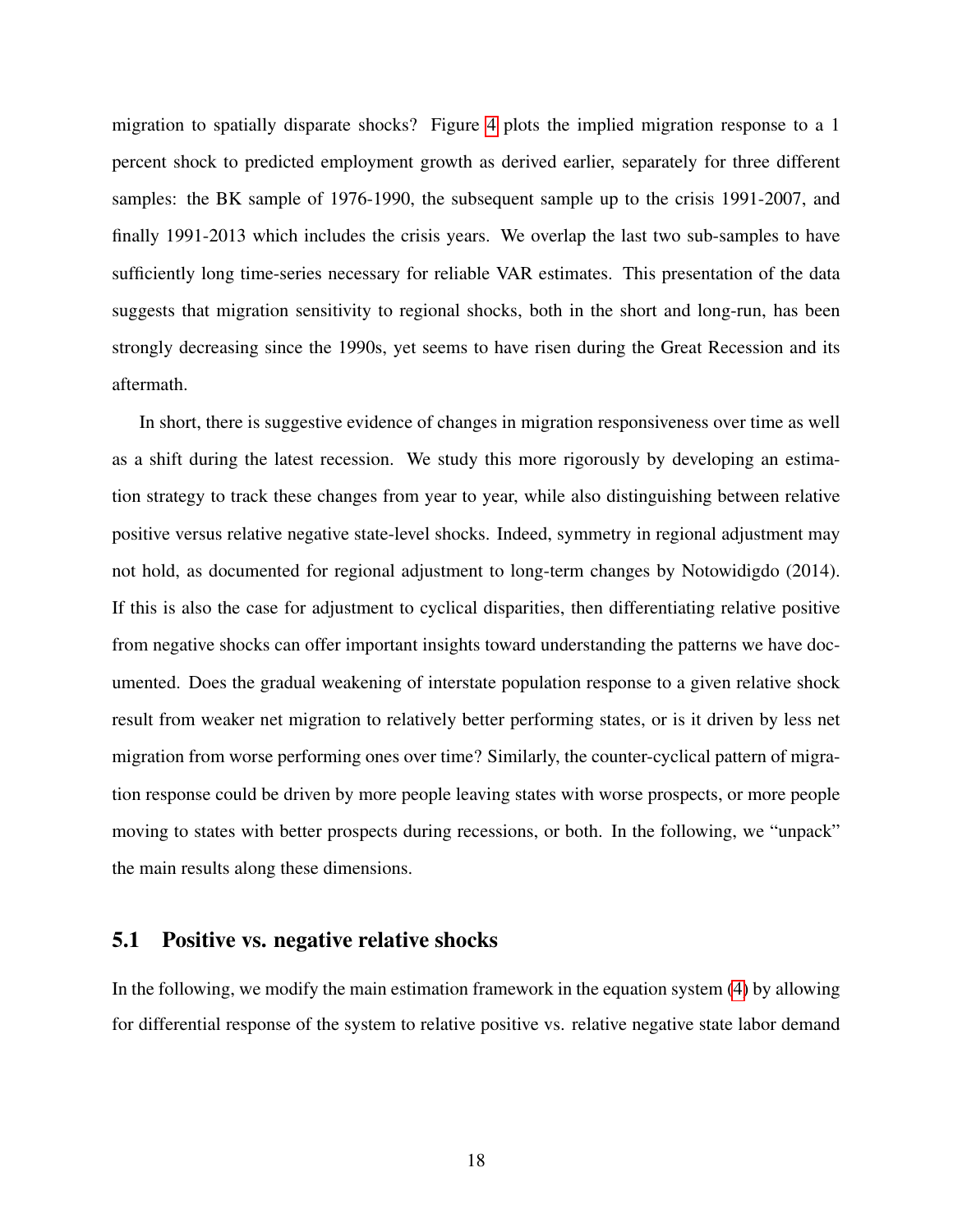shocks:

<span id="page-19-0"></span>
$$
\Delta e_{st} = \alpha_{s10} + \alpha_{11}^{+}(L)rimix_{s,t}^{+} + \alpha_{11}^{-}(L)rimix_{s,t}^{-} + \beta_{11}(L)\Delta e_{s,t-1} + \beta_{12}(L)le_{s,t-1} + \beta_{13}(L)lp_{s,t-1} + \epsilon_{set},
$$
  
\n
$$
le_{st} = \beta_{s20} + \alpha_{21}^{+}(L)rimix_{s,t}^{+} + \alpha_{21}^{-}(L)rimix_{s,t}^{-} + \beta_{21}(L)\Delta e_{s,t-1} + \beta_{22}(L)le_{s,t-1} + \beta_{23}(L)lp_{s,t-1} + \epsilon_{sut},
$$
  
\n
$$
lp_{st} = \beta_{s30} + \alpha_{31}^{+}(L)rimix_{s,t}^{+} + \alpha_{31}^{-}(L)rimix_{s,t}^{-} + \beta_{31}(L)\Delta e_{s,t-1} + \beta_{32}(L)le_{s,t-1} + \beta_{33}(L)lp_{s,t-1} + \epsilon_{spt},
$$
\n(9)

where

<span id="page-19-1"></span>
$$
rimi x_{s,t}^{+} = rimi x_{s,t} \text{ if } rimi x_{s,t} > 0, \text{ 0 otherwise}
$$
\n
$$
rimi x_{s,t}^{-} = rimi x_{s,t} \text{ if } rimi x_{s,t} < 0, \text{ 0 otherwise}
$$

Figure [5](#page-37-0) plots the response of state-level population to positive versus negative labor demand shocks, as backed out from the asymmetric model in equation system [\(9\)](#page-19-0). There is clear evidence for a strong asymmetric response at all time horizons. For example, one year after the shock, population adjusts by 0.6 percent if the relative labor demand shock is positive as compared to 0.2 percent if it is negative, with the difference widening in subsequent years and being strongly statistically significant ( $p < 0.01$  by year 3). That is, a state that experiences a 1 percentage point higher employment growth rate relative to the national average (and its own historical average), as predicted by its industrial specialization and aggregate industry demand, attracts a net population inflow that is three times stronger than the net population outflow from a state experiencing a negative shock of equal magnitude. This asymmetry result is consistent with Notowidigdo (2014), who finds that positive shifts in labor demand across MSA's that persist over decades trigger stronger population gains than negative labor demand shifts reduce population. We show that the asymmetry also holds for cyclical shifts in relative labor demand and annual population adjustment across states. The result could also reflect a lack of so-called migration directedness documented by Yagan (2014) using individual-level data, that is, people who move into the better-performing states do not disproportionately come from the worse-performing states.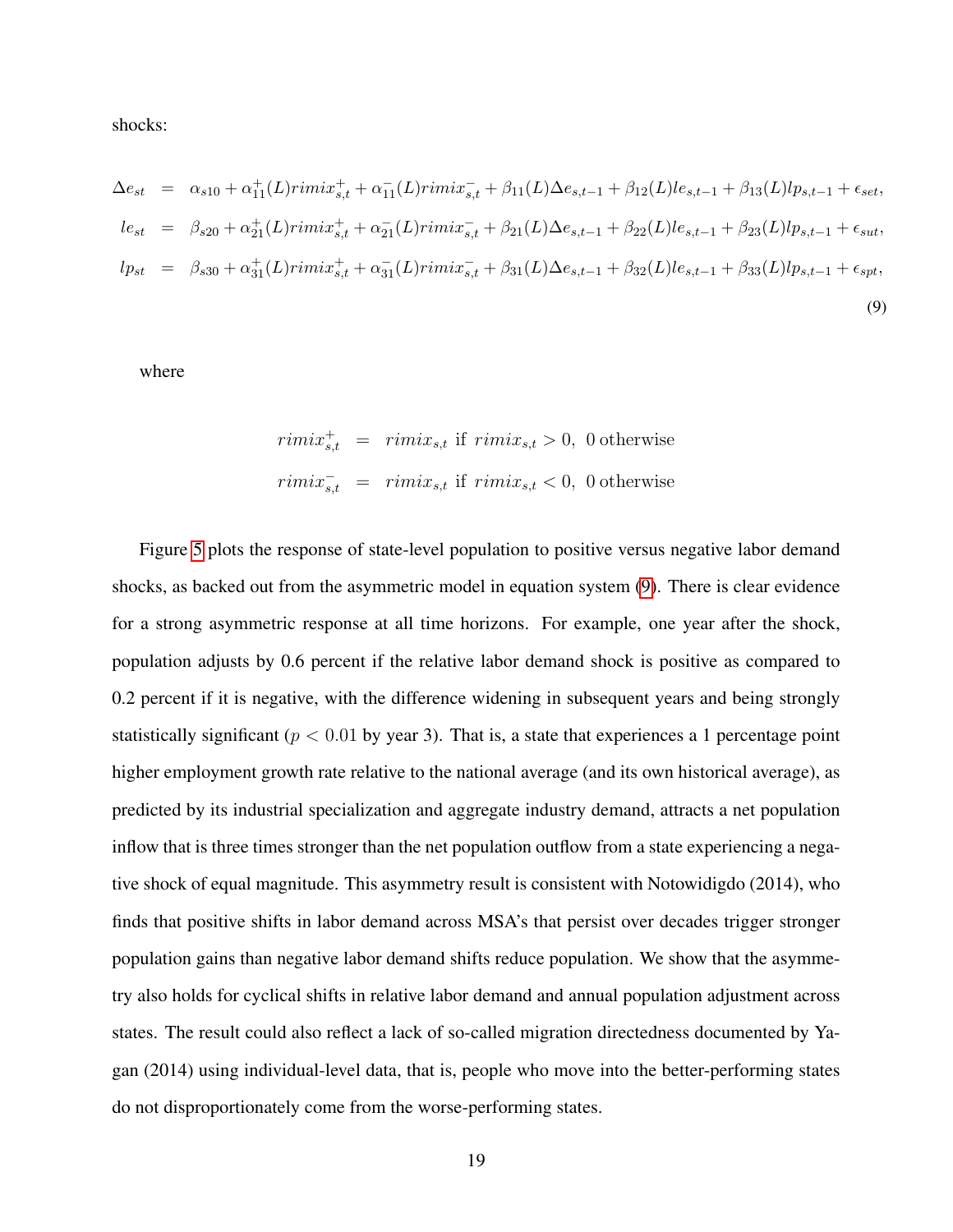## 5.2 Decomposition of the adjustment pattern with expanding window regression

Having shown that positive changes to relative labor demand have a stronger effect on population adjustment than negative ones, we are now ready to trace out the evolution of regional adjustment to positive and negative shocks over time. To this end, we carry out a sequence of expanding window regressions of the assymetric RFIV-VAR equation system [\(9\)](#page-19-0) starting with the base sample 1976- 1990 (the BK sample). We then expand the sample by adding one year at a time and re-estimate the RFIV-VAR. The difference in estimates between any consecutive expanding windows reflects how the last year of observation changes the estimated average dynamics. This allows us to construct annual changes between 1990 and 2013 to any statistics of interest.<sup>[12](#page-20-0)</sup> After estimating a VAR system for each sub-sample, we calculate the response of net population change (proxy for net migration) to a 1 percentage point change in relative (positive and negative) predicted employment growth ( $\Delta rimix = +/- 0.01$ ), at different time horizons. To enhance representativeness and keep the estimation from being overly influenced by small states with big shocks in the marginal year, we weight the observations by state-level population (averaged over the sample period). The resulting sequence of estimated migration response to a relative positive versus negative labor demand shock of equal magnitude, both in the short and long run, are presented in Figure [6,](#page-38-0) with the overall response also plotted for comparison.<sup>[13](#page-20-1)</sup>

Two main results stand out. First, there is an overall downward trend in migration response, especially in the short- and medium-run (see also Appendix Figure [D12\)](#page--1-6), which is driven overwhelmingly by a declining migration response to relative negative changes to labor demand. The estimated response to a negative relative shock estimated over the whole sample until 2013 amounts to less than a third the response estimated until 1990. By contrast, migration response into states with relative positive labor demand shifts has been either stable (over the short run) or even increasing over time when measured over the long run. Hence, states that perform better attract

<span id="page-20-0"></span> $12$ These methods have been widely used in the finance literature, in particular for forecasting purposes. See e.g. Pesaran and Timmerman (2002).

<span id="page-20-1"></span><sup>&</sup>lt;sup>13</sup>The un-weighted series delivers largely the same result, but is somewhat more volatile.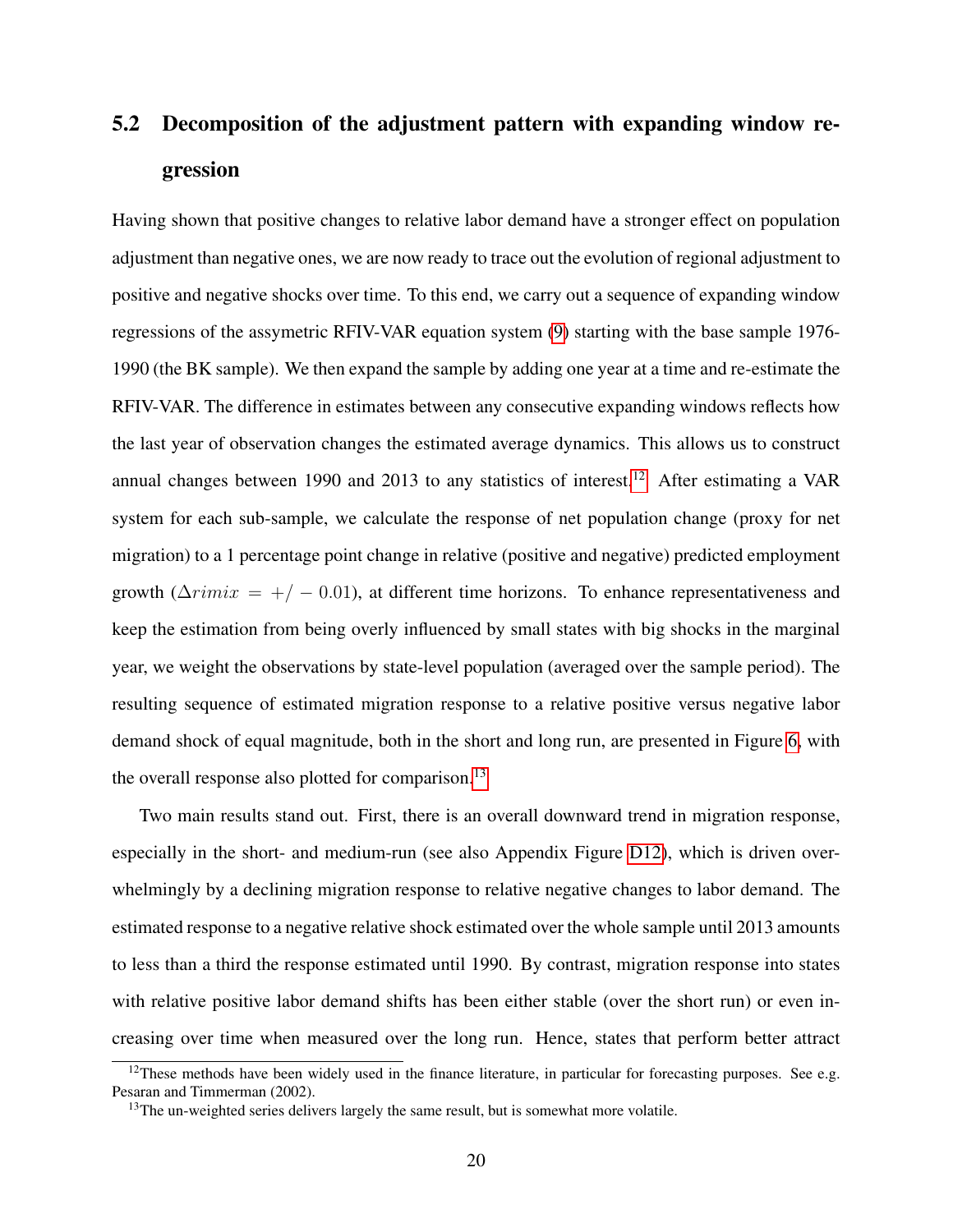more population inflow than states that perform worse lose to outflows; moreover, this asymmetry has been widening over time since the early 1990's. Secondly, the increased migration responsiveness during the Great Recession is driven primarily by increased responsiveness of migration into good states, while the outflow intensity from bad states only picked up toward the end of the recession and early recovery.<sup>[14](#page-21-0)</sup>

In Appendix D, we show that unlike for population/migration, a counter-cyclical sensitivity is not consistently observed for the other margins of labor market adjustment (employment and participation rates). At the same time, adjustment of all three margins to a given ex-ante relative shock has been weakening since the early 1990s, implying smaller ex-post variation in employ-ment growth across states subject to similar variation in ex-ante relative demand shocks.<sup>[15](#page-21-1)</sup> Both results are consistent with the earlier observation (from Figure [1\)](#page-33-0) that variation in employment growth has been declining on average until recently, but spikes up during aggregate downturns. Moreover, the declining trend does not appear to be reflected to the same extent in a gradually declining variation of underlying ex-ante shocks to state-relative demand: The cross-sectional dispersion of the exogenous underlying shock  $rimix$  - while on average higher in recessions - does not exhibit a declining trend since the early 1990's (see Appendix Figure [A8\)](#page--1-7). Less responsiveness to similarly dispersed shocks thus appears to drive the declining cross-section dispersion of employment growth over time, while stronger migration response to more dispersed shocks drive the higher dispersion of employment growth in recessions.[16](#page-21-2)

Finally, note that our new result on counter-cyclical migration response is consistent with the previous finding in the literature that gross migration for reasons other than spatial labor market arbitrage is pro-cyclical. Saks and Wozniak (2011) find that *after* controlling for relative labor market conditions between any pair of states, the residual component of state-level gross migration is

<span id="page-21-1"></span><span id="page-21-0"></span><sup>&</sup>lt;sup>14</sup>There is also a small compositional effect underlying the counter-cyclical pattern, see Appendix C.

<sup>&</sup>lt;sup>15</sup>The declining trend in participation adjustment since the early 1990s is consistent with a declining overall aggregate labor force participation rate in the US due to aging demographics and hence less mobility into and out of the labor force as older workers' participation rate is less cyclical (see Balakrishnan et al., 2014).

<span id="page-21-2"></span><sup>&</sup>lt;sup>16</sup>We have also extensively studied the response of wages and its evolultion but do not find statistically significant results for the years after the BK sample, likely due to measurement and compositional problems of underlying wage data (see online Appendix H).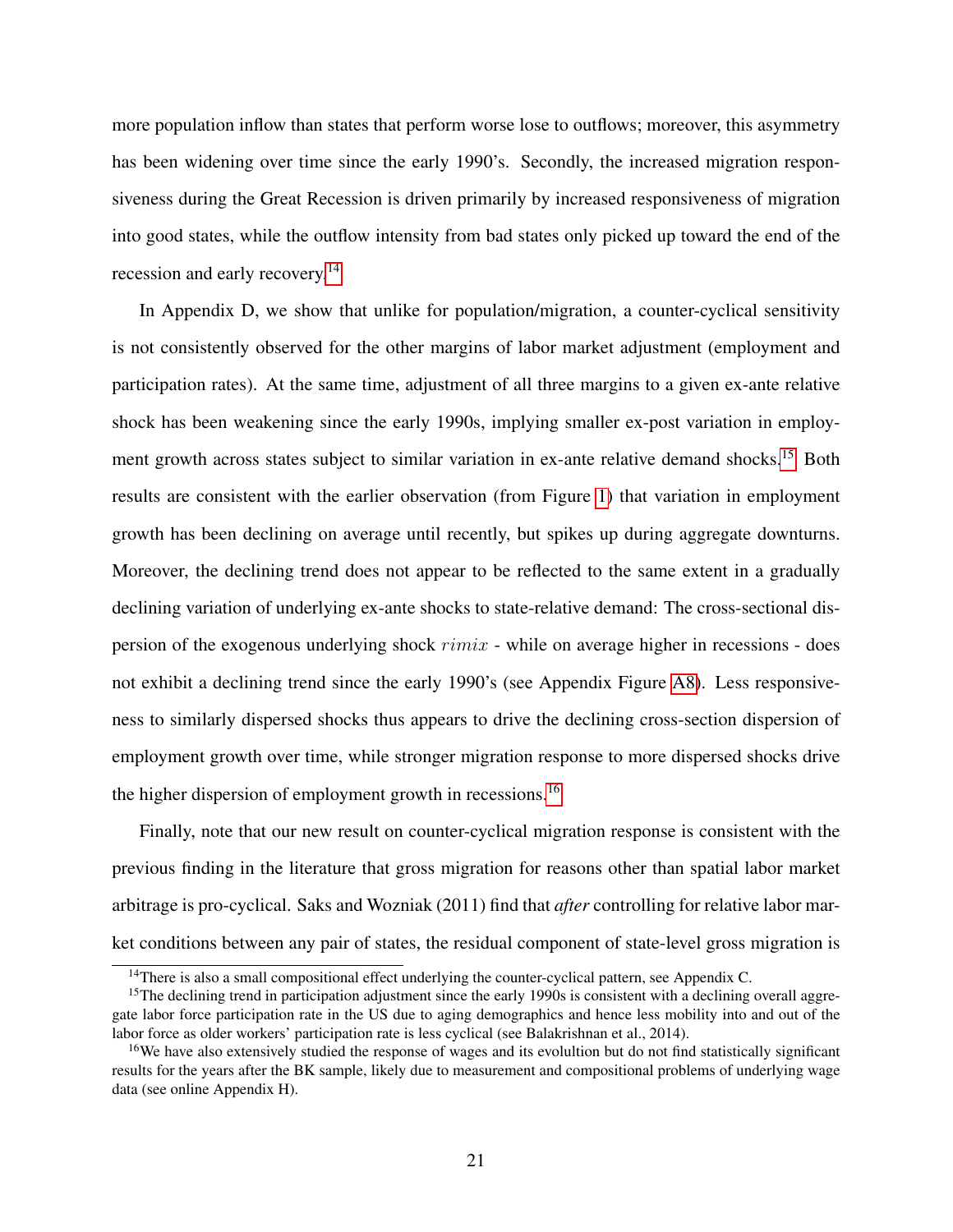pro-cyclical, rising in expansions and declining in recessions. Interestingly, our results suggest that this is also the case for residual *net* migration. As the effect of the relative labor demand variable  $rimix$  is substantially higher in recessions, and because dispersion of  $rimix$  is somewhat higher in recessions than expansions (see Appendix Figure [A8\)](#page--1-7), our results in fact imply that a higher share of cross-sectional variance of net migration rate is explained by relative labor market conditions in recession. As a consequence, determinants of net migration other than relative labor market conditions (such as amenities, life-cycle) play a smaller role during recessions than expansions, consistent with the Saks and Wozniak  $(2011)$  finding for gross migration.<sup>[17](#page-22-0)</sup>

#### 5.3 Cross-validation of the counter-cyclical migration response

Next, to further validate our findings from the expanding window regressions, we assess whether the cyclical pattern of mobility is also reflected in direct measures of interstate migration. As migration data typically have too short a time series to conduct an expanding window regression, we test the counter-cyclical response using those by estimating the following equation with business cycle interaction terms:

$$
m_{s,t} = \alpha_s + \gamma_t + \rho m_{s,t-1} + \gamma_1 D (Exp)_t \times \text{rimi} x_{s,t-1} + \gamma_2 D (Rec)_t \times \text{rimi} x_{s,t-1} + \epsilon_{s,t}, \quad (10)
$$

where  $D(Rec)_t$  stands for a dummy variable that equals one if year t contains one or more quarters of NBER-dated recessions, and  $D(Exp)_t$  is a dummy variable for years without any recessionary episodes. Using the parameter estimates for  $\gamma_1$  and  $\gamma_2$ , we can thus test whether the response of net migration is different during aggregate recessions versus normal times. We do not estimate the dynamic path for the response as done above due to the short time series of the data, and instead focus on the response to one-year lagged relative shocks, given that previous results strongly indicate that most of the adjustment materializes  $1-2$  years after the shock.<sup>[18](#page-22-1)</sup>

<span id="page-22-0"></span><sup>&</sup>lt;sup>17</sup>Appendix F derives a decomposition of cross-sectional variance of net migration over time, as illustrated in Appendix Figure [A9,](#page--1-8) and confirms that residual factors orthogonal to relative labor demand explain less of the variation of net migration across states during the Great Recession than other years.

<span id="page-22-1"></span><sup>18</sup>We confirm that the contemporaneous response is close to zero.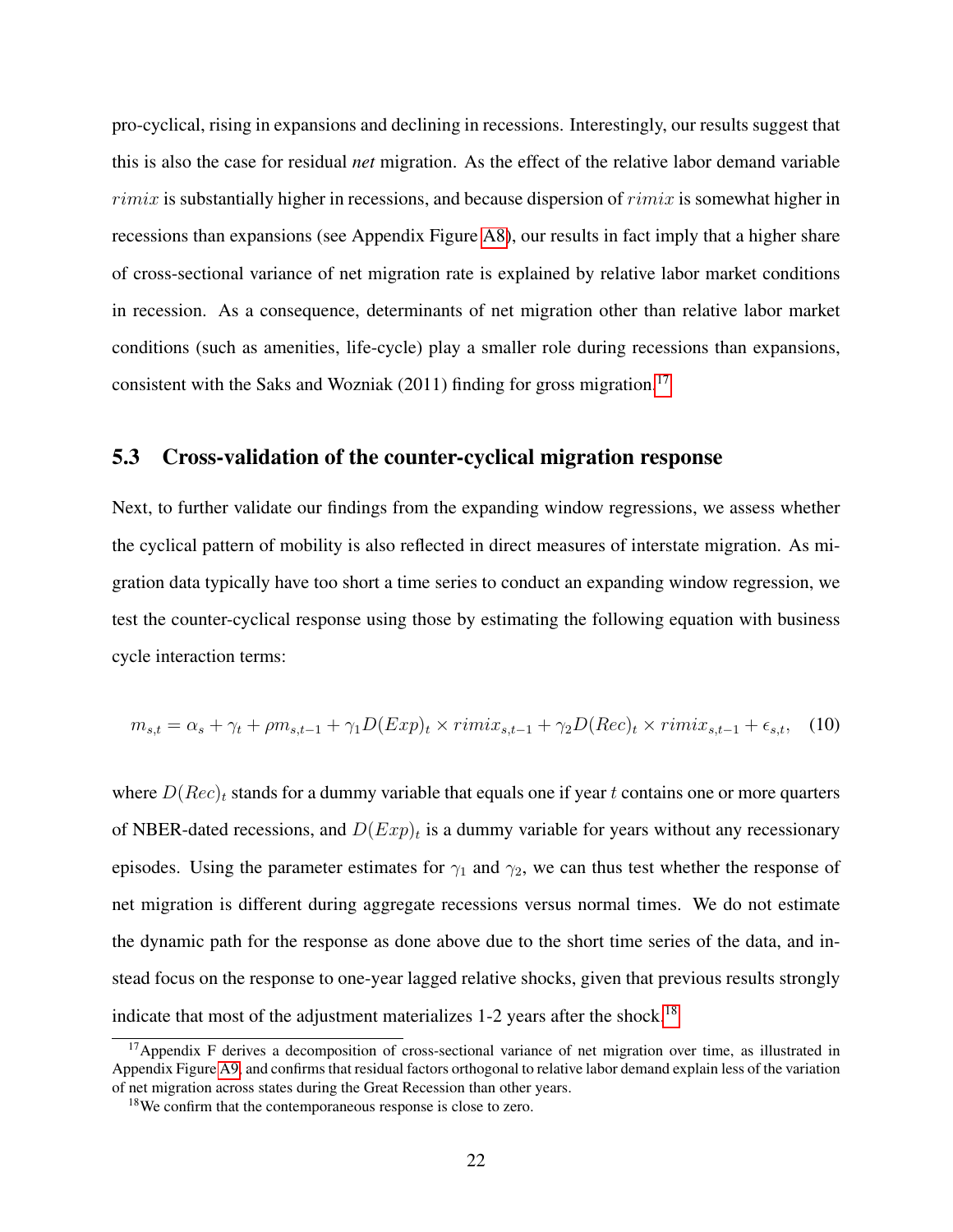Using Census interstate migration data, column (1) of Table [3](#page-32-1) confirms again that population responds with at least 1 year lag after a relative shock to labor demand across states occurs. Parameters for the business cycle interaction terms according to equation [10](#page-19-1) are estimated in column (2) to be positive and statistically significant. Quantitatively, it implies that the population response is more than three times as large during a recession. While a change in relative labor demand of 1 percent increases population through net migration by roughly 0.3 percent after 1 year and 0.5 percent in the long run during normal times, the response during recessions is 1 percent after 1 year and 1.7 percent in the long-run. As 22 years of data may be too short to alleviate the inconsistency of estimation with fixed effects in dynamic panels, we also present results without the lagged dependent variable in column (3), which can only estimate the short-run effect. The estimates for the response after 1 year are virtually unchanged, 0.3 percent in normal times versus 1.2 percent in recessions, with the differential between recession and expansions being statistically significant at less than 1 percent.

So far, we have only used state-level data, as opposed to more granular county or metropolitan area data, to estimate regional adjustment dynamics. The main reason is that for more granular geographic areas, some of the labor market variables are either not available or not for sufficiently long periods of time to conduct the VAR-type estimation.<sup>[19](#page-23-0)</sup> Therefore, we have so far carried out all baseline estimations using state-level labor force statistics only and used interstate migration data to cross-validate the results. However, without tracing out the complete dynamic response with the VAR, it is possible to use substate net migration data directly to test whether short-run population change across these areas responds counter-cyclically to local shocks, providing yet another cross-validation of our key results. For this purpose, we use the Census Bureau PEP

<span id="page-23-0"></span><sup>&</sup>lt;sup>19</sup>For example, the BLS does publish substate data as part of the LAUS program, but for Metropolitan Statistical Areas, only limited time series can be consistently used as delineation of MSA borders are changed periodically (last two times in February 2013 and December 2009). Apart from the short sample issue, the LAUS data does not provide statistics on labor force participation rates for substate geographic areas, preventing us from using such substate data for the VAR analysis. Data aggregated from the CPS into *Geographic Profile of Employment and Unemployment* from the BLS does have statistics on MSA-level participation rates (going back to 2005), but in turn does not have data on employment level. Estimates of levels are not provided for substate areas because population controls needed to make estimates of levels comparable to other areas are not available. Combining different datasets for different variables would produce labor force statistics that are not internally consistent as they are based on different survey concepts and samples, and consistency is crucial to derive residual migration from the VAR system.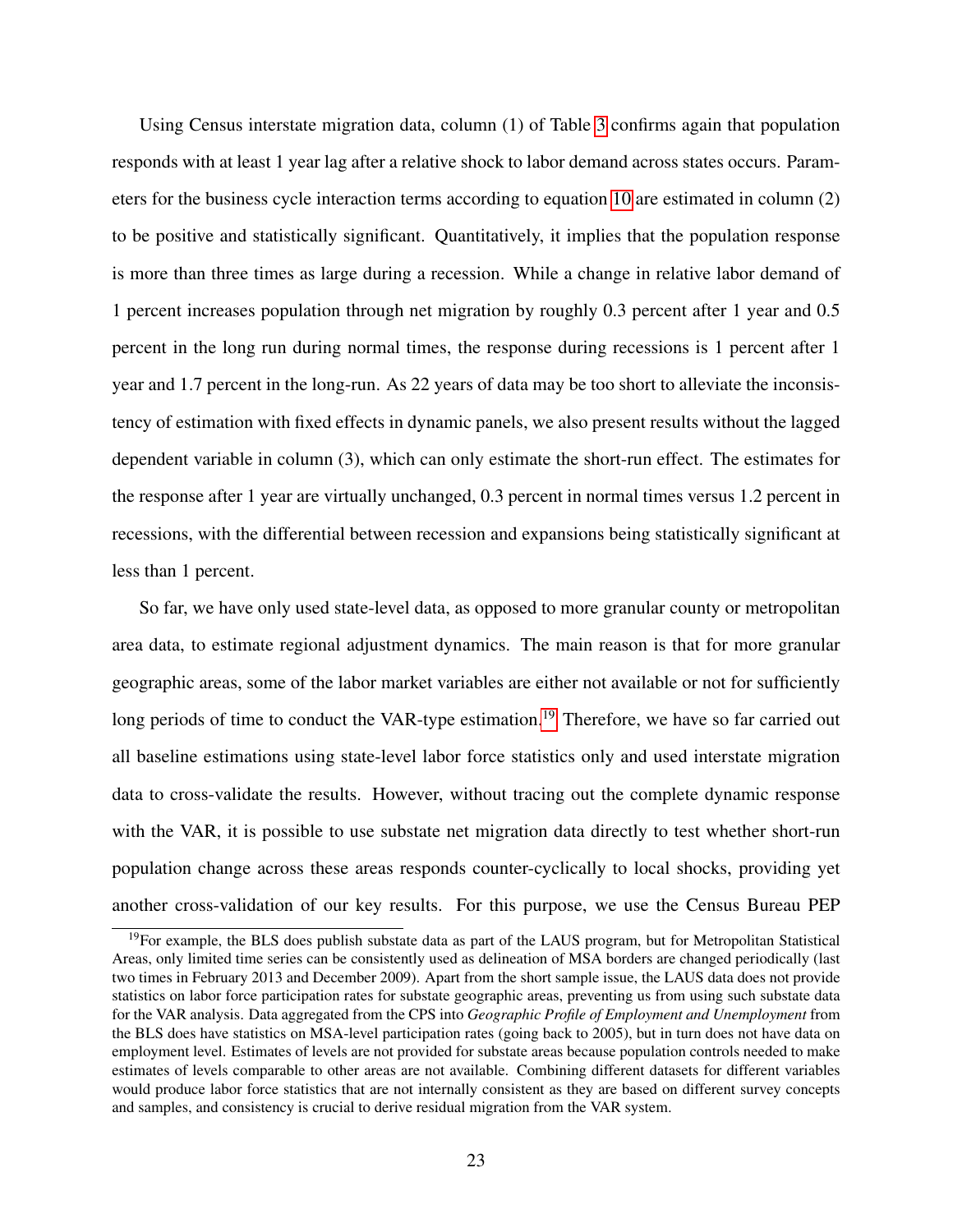data for Metropolitan Statistical Areas (MSA), which includes net domestic migration at the MSA level starting in [20](#page-24-0)05.<sup>20</sup> To construct a measure of predicted relative employment growth (variable  $rimix$ ) at MSA level, we follow equation [\(3\)](#page-9-1), but using employment shares by industry at MSA level tabulated in the *Geographic Profile of Employment and Unemployment* to weigh the aggregate industry employment growth. We then estimate equation [\(10\)](#page-19-1) using data for the largest 54 MSA's from 2005-2014 (leaving out lagged dependent variable) and obtain results summarized in column (4) to (6) of Table [3.](#page-32-1)

As the MSA concept is based on commuting patterns within a metropolitan area, it approximates a local labor market better than do state lines. For example, the tri-state area Maryland-Virginia-District of Columbia partially makes up one local labor market, while the state of Virginia is part of 12 distinct local labor markets as defined by the concept of MSA.<sup>[21](#page-24-1)</sup> Interstate migration thus underestimates the share of population moving across local labor markets (see Molloy et al, 2011). We therefore expect the responsiveness of migration to local shocks to be stronger when estimated across MSA's relative to states, as indeed turns out to be the case in column (4). However, the sample includes wide outliers triggered by migration (and return migration) in the aftermath of Hurricane Katrina.<sup>[22](#page-24-2)</sup> Leaving out observations from 2006, we obtain the result in column (5). In response to a 1 percent relative labor demand shock, as predicted by an MSA's production structure, MSA-level population adjusts through net migration by 0.8 percent 1 year after the shock, double the responsiveness estimated at state-level during roughly the same period. Consistent with previous results, column (7) shows that the differential response of migration during the Great Recession was large and highly statistically significant. Subject to the same relative labor demand shock of, say positive 1 percent, population in an average MSA gained by 2 percent after 1 year

<span id="page-24-0"></span> $^{20}$ An MSA has at least one urbanized area of 50,000 or more population, plus adjacent territory that has a high degree of social and economic integration with the core as measured by commuting ties.

<span id="page-24-1"></span> $^{21}$ Migration analysis using MSA data brings its own drawbacks: it does not cover the whole United States, delineations are revised frequently and importantly for our purposes, there are no long time series for MSA-level labor force and employment statistics. The commuting zone concept used for example in Autor et al. (2013) overcomes the first two drawbacks but not the third.

<span id="page-24-2"></span><sup>&</sup>lt;sup>22</sup>Migration flows in the aftermath of Katrina were among the largest in US history. In our MSA sample, this led to an out-migration rate above 25% in some MSA's in Louisiana in 2005-2006 and in-migration rates above 10% to some MSA's in Texas and California during the same time.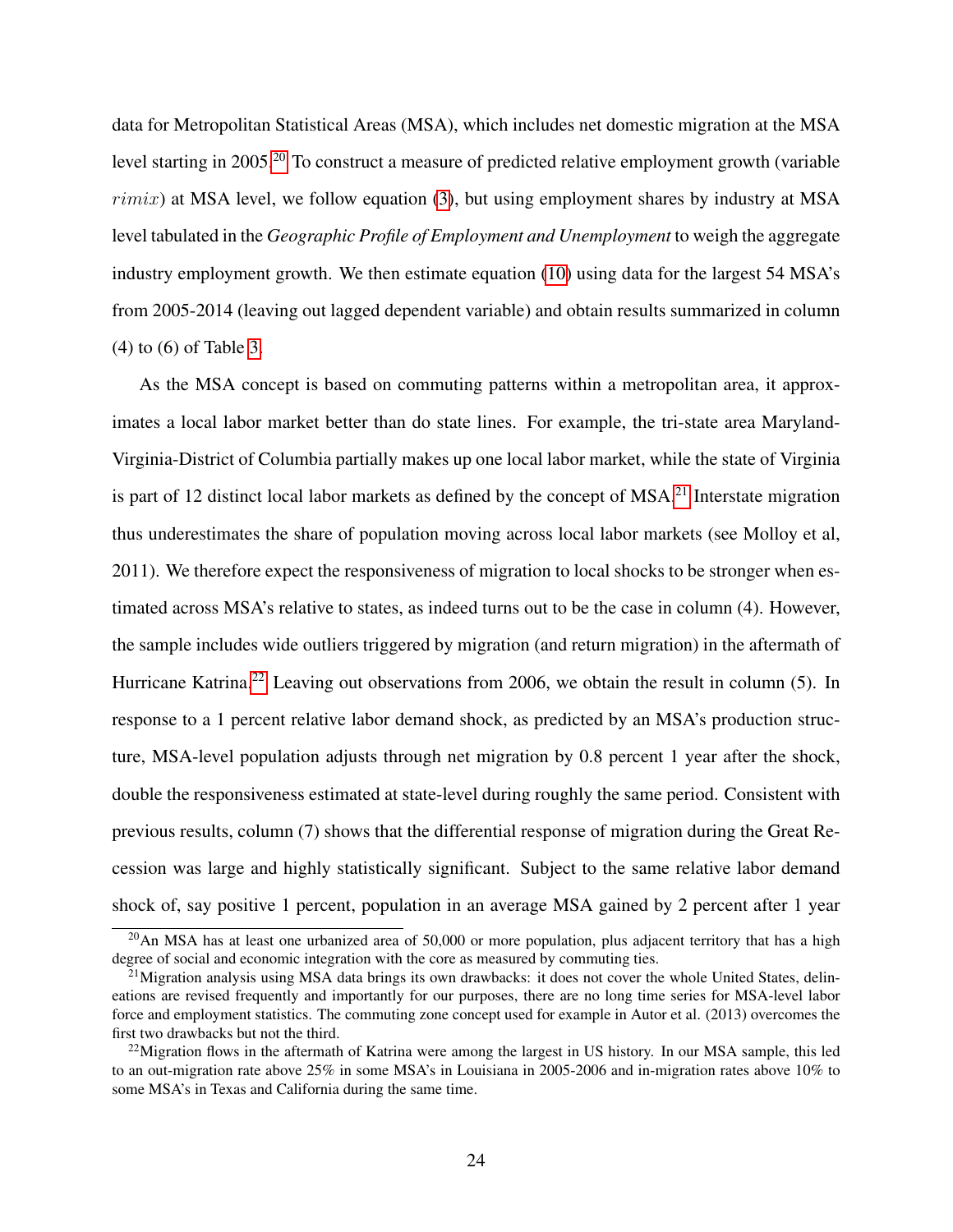during the Great Recession compared with 0.75 percent during other years. Though higher in absolute magnitudes as expected, this differential effect also represents a 3-fold increase in responsiveness during recessions relative to expansions, similar to the corresponding ratio obtained with state-level estimates.

To sum up, we used different estimation techniques (expanding window regressions, direct business cycle interaction) as well as different data sets (state-level labor force statistics, net migration data) and geographic breakdown (state, MSA) to establish that the response of net migration to local relative shocks increases substantially during recessions.<sup>[23](#page-25-0)</sup> The robustness of this result provides additional support for our identification strategy for the RFIV-VAR model.<sup>[24](#page-25-1)</sup>

#### 5.4 Discussion of mechanisms

We close this section by discussing how the main results relate to the existing literature and point to avenues for future work. The finding that population gains in states experiencing positive relative demand shocks are substantially larger than population losses in states subject to negative relative demand shocks is consistent with Glaeser and Gyourko (2005), who document such asymmetry for decadal population growth in the cross-section of cities experiencing positive versus negative weather "shocks", as well as Notowidigdo (2013), who documents qualitatively similar asymmetry in population response to positive versus negative labor demand shifts that persist over a decade.<sup>[25](#page-25-2)</sup> We contribute to this literature by documenting that such asymmetry is also operative at the business cycle frequency and more importantly, that it has been widening over time.

<span id="page-25-0"></span>What could be driving this diverging trend? The increasing lack of ability and/or desire to move

<sup>&</sup>lt;sup>23</sup>This result is also obtained when we estimate the effect in normal and recessionary periods using a smooth transition approach. See Appendix E for details.

<span id="page-25-1"></span> $^{24}$ Indeed, it is interesting to note that the BK methodology would not have picked up the increase in migration response during the Great Recession, contradicting the direct evidence using migration and house price data (see Appendix Figure [A7\)](#page--1-9).

<span id="page-25-2"></span> $25$ Glaeser and Gyourko (2005) relate the skewness of city growth rates to the durability of housing, Notowidigdo (2013) relates the asymmetry to a lower incidence of adverse demand shocks as low-skill workers are disproportionately compensated with falling rental prices and public assistance programs. Such asymmetry can also be the result of asymmetric mobility costs across population groups affected by adverse compared to favorable labor demand shocks - groups that may differ by skill but also other characteristics (Bound and Holzer, 2000).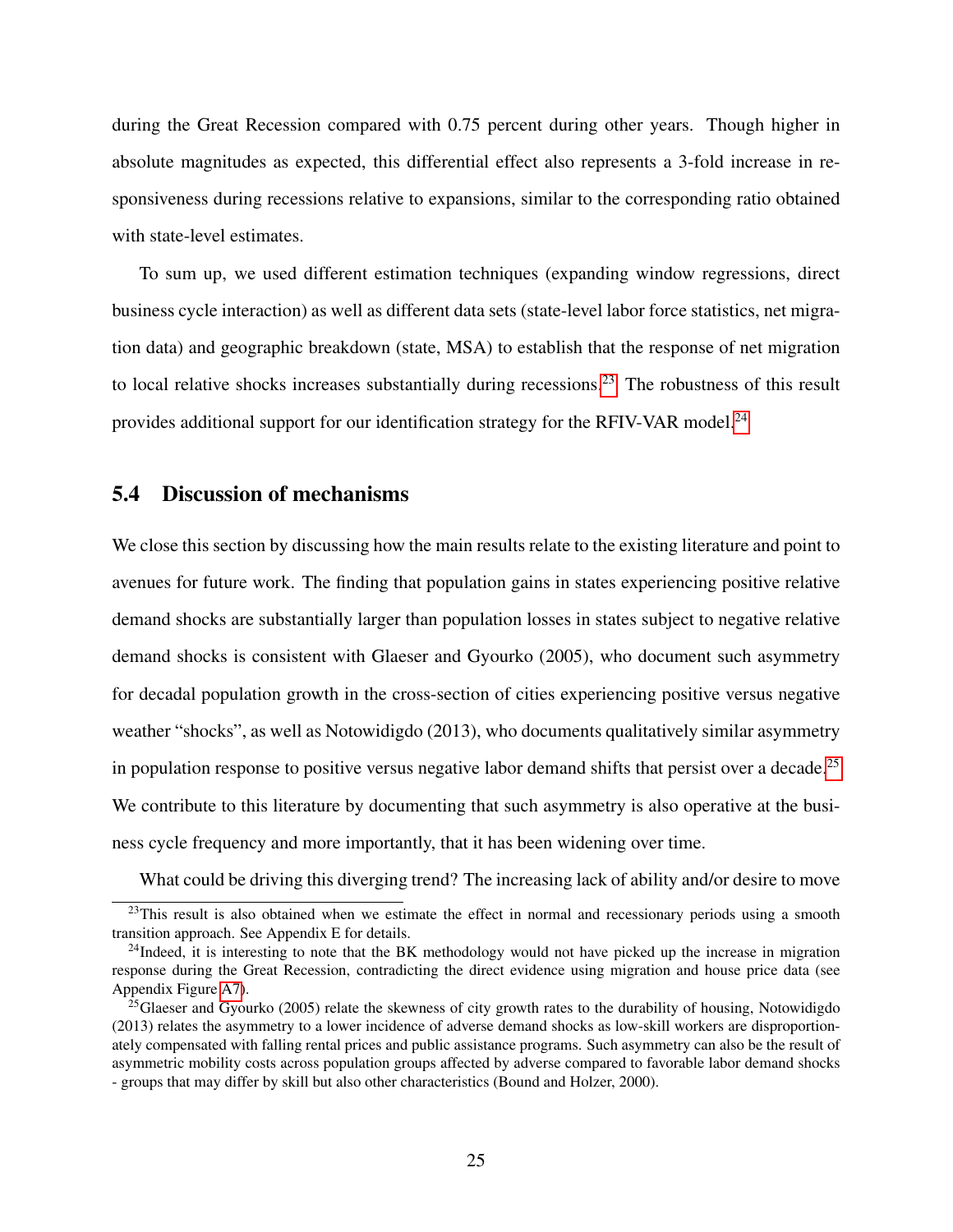out of adversely affected regions may be because locales experiencing positive demand shocks tend to be those with higher share of skill-intensive industries, which in turn are predominantly concentrated in cities with high and rapidly increasing cost of living (see Moretti, 2013), preventing low-income households from moving in to take advantage of better employment opportunities. Policy changes such as more intensive land use regulation at the municipal level, which disproportionately affects low-income households in high-income cities through rapidly rising rents, could also have been an increasing deterrent to move away from declining regions (Ganong and Shoag, 2015), though evidence in Zabel (2012) does not support the hypothesis that housing supply elasticity matters for net migration response to shocks. Finally, there is consistent micro-data evidence showing that low-income individuals who move to higher-income neighborhoods with more job opportunities do not experience significant improvement in employment rates and earnings, as documented in various studies that follow up on the Moving to Opportunity experiment carried out in the mid-1990's (Katz et al. 2001, Chetty et al. 2015). Relatedly, Yagan (2014) shows that migrants from heavily hit to lightly hit areas during the Great Recession experienced unusually small employment gains. If local disparities in employment access persist at the individual level even after moving to better regions as these studies suggest, then the increasing reluctance of moving away from relatively worse performing states may be at least in part related to these frictions.

However, none of the mechanisms put forward in the literature so far can explain the countercyclical migration responsiveness we find here. As the majority of the counter-cyclical responsiveness is accounted for by stronger in-migration to better-performing states, explanations that focus on (possibly time-varying) reluctance to migrate out of worse-performing states mentioned above are unlikely to drive the result. Instead, we think two potential mechanisms could offer promising insights. First, there can be compositional effects. We know that mobility is higher among the unemployed and labor market entrants than the rest of the population.<sup>[26](#page-26-0)</sup> Thus faced with a given differential in employment opportunities across regions, the response of migration into betterperforming states would be stronger if the out-of-state population is composed relatively more of

<span id="page-26-0"></span><sup>&</sup>lt;sup>26</sup>The 1-year interstate migration rate for the unemployed has been 4.74 percent on average in 1976-2013, roughly double the 2.35 percent average interstate migration rate for the overall population.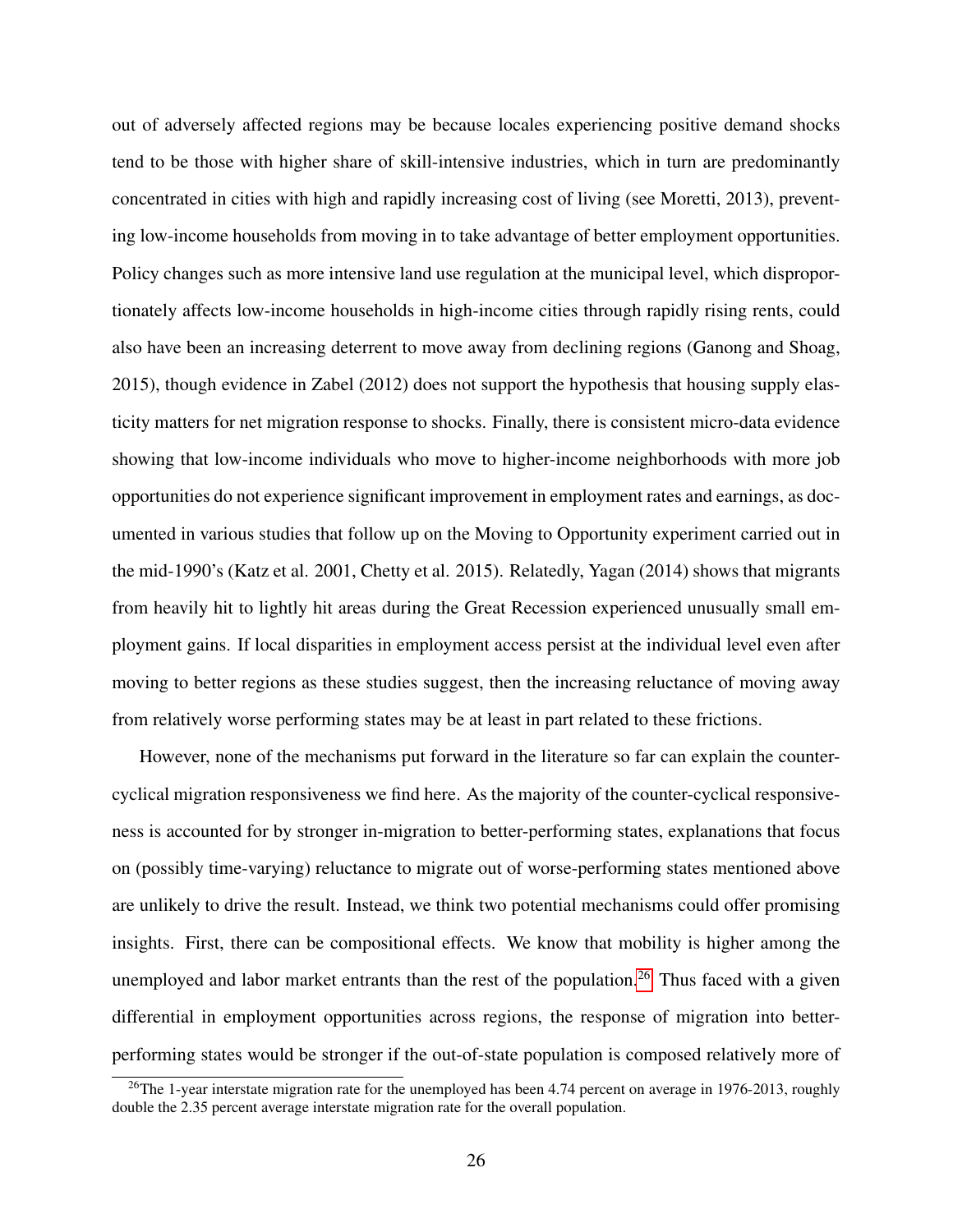these mobile groups.<sup>[27](#page-27-0)</sup> As recessions are episodes when the share of unemployed increases across all demographic groups and all regions, this compositional effect could be substantial. To explore possible magnitudes, we use micro data from the March Supplement to the Current Population Survey (CPS) to compute the share of the labor force that moved across state borders to "look for work or lost job", to measure mobility in response to better employment opportunities.<sup>[28](#page-27-1)</sup> Computing the counter-factual job-search migration rate that would result purely due to compositional changes (holding the within group migration rates fixed), we find that the compositional effect only accounts for around 40 percent of the increase in job-search mobility in 2008, while it potentially explains up to 70 percent of the change in 2009 (green line in Figure [A10](#page--1-10) and last row in Table [A3\)](#page--1-11), both relative to the baseline level in 2006. That is, in the initial years of the crisis, the bulk of the increase in interstate migration for job-search is driven by higher migration rates within the groups, particularly those unemployed at least a year and recent labor market entrants.<sup>[29](#page-27-2)</sup> Second, motivated by work such as Crossley and Low (2014), and Hoffmann and Shcherbakova-Stewen (2012), who show that credit constraints are strongest during recessions and most binding for job losers, we believe that counter-cyclical credit constraints may be an important factor pushing people to migrate more during recessions. As acknowledged by BK themselves, liquidity constraints "may force workers who become unemployed to leave the state rather than borrow and wait for the upturn" (BK, p.54). This is also supported by our observation of the data showing that the jobsearch migration rate increased the most for the long-term unemployed and labor market entrants, who we expect are least able to borrow and hence face the highest consumption risk. We leave a systematic investigation of this mechanism for future research.

<span id="page-27-0"></span> $^{27}$ This compositional effect may not increase outflows from depressed states as much if the above-mentioned deterrents and frictions persist and work against the increased mobility through composition.

<span id="page-27-1"></span><sup>&</sup>lt;sup>28</sup>Respondents' stated reason for moving has been included in the March supplement of the CPS starting in 1999. Appendix Figure [A10](#page--1-10) and Table [A3](#page--1-11) present the evolution of this job-search-related migration rate, which displays a noticeable increase following the Great Recession consistent with our results using aggregated state-level data.

<span id="page-27-2"></span><sup>&</sup>lt;sup>29</sup>Changes in the composition of the unemployed and labor market entrants along demographic characteristics (age, skill, occupation) during the Great Recession cannot explain the increase in their respective job-search mobility. In other words, the increase was caused by higher propensity to migrate for job-search among unemployed and new entrants within each demographic group, see Appendix Table [A4.](#page--1-12)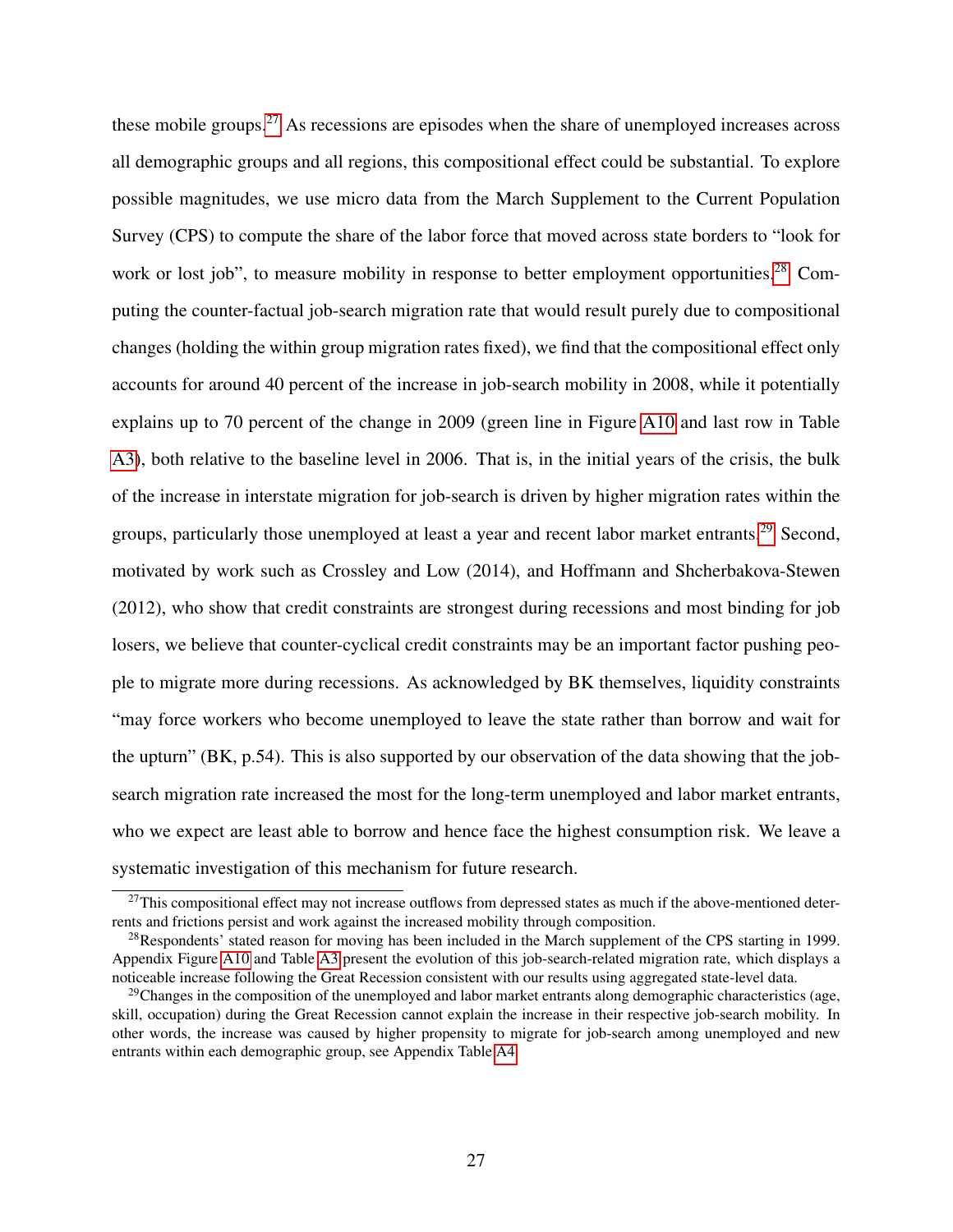## 6 Concluding remarks

Over the last 25 years or so, the American population has become less mobile. Mobility has decreased most notably for long-distance movers crossing state borders. Our paper shows that the reduced mobility was also associated with less net migration across states in response to spatial disparities in labor demand conditions, possibly slowing down the diffusion of shocks through the channel of inter-regional population adjustment. Importantly, this has not slowed down the pace at which more productive regions have been attracting in-migration, but has been exclusively driven by a weakening of out-migration from poorer states. Mobility is also less instantaneous than previously thought, placing a much larger burden on the local non-employment pool in the short and medium-run. Notwithstanding the decline from the early 1990s, the response of inter-state migration to regional asymmetries in job opportunities actually increases in recessions, contradicting concerns of increased geographic mismatch often raised in the wake of the Great Recession.

That said, our results leave open the question of whether the trend and cyclical pattern in mobility that we document are efficient and if there is scope for policy to improve welfare by influencing individual migration decisions. To answer this, it is necessary to understand the underlying drivers of these patterns. Our results regarding the asymmetry and counter-cyclicality of population flows between states, combined with the related literature, suggest that migration decisions are determined by various frictions (informational, credit market) and policies (housing, social programs), and that welfare outcomes depend on interactions of these and other interrelated factors. Exploring how frictions and policies can interact in shaping the dynamics of labor mobility remains an important area for future research. More generally, studying spatial patterns of labor market adjustments offers an alternative lens to understanding the workings of the aggregate labor market and the propagation of macroeconomic shocks.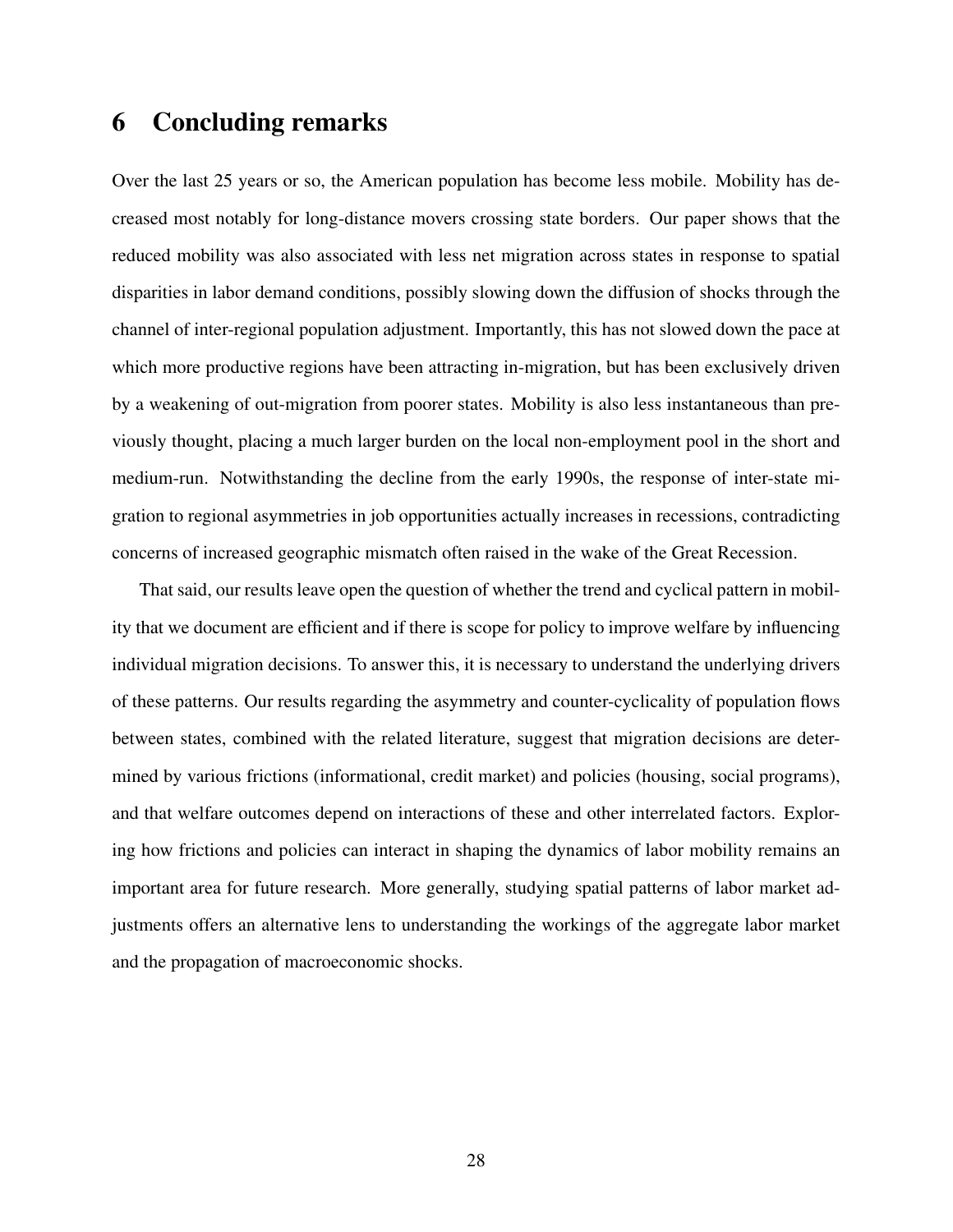## References

Autor, D.H., Dorn, D., Hanson, G.H. (2013), "The China Syndrome: Local Labor Markets Effects of Import Competition in the United States", *American Economic Review* 103(6), pp. 2121-2168

Balakrishnan, R., Dao, M., Sole, J. and Zook, J. (2014), "Recent US labor force participation dynamics: reversible or not?", *IMF Selected Issues Paper* 2014, 5-29, Washington, DC.

Bartik, T.J. (1991),"Who Benefits from State and Local Economic Development Policies?", Kalamazoo, Mich.: W. E. Upjohn Institute for Employment Research.

Beyer, R. C., and Smets, F. (2015), "Has mobility decreased? Reassessing regional labour market adjustments in Europe and the US", *Economic Policy*, October 2015, pp. 643-682.

Blanchard, O., and Katz, L.F. (1992), "Regional evolutions" *Brookings Papers on Economic Activity* 1, 1-77.

Bound, J. and Holzer, H.J. (2000), "Demand shifts, population adjustments, and labor market outcomes during the 1980s", *Journal of Labor Economics* 18(1), 20-54.

Chernozhukov, V., C. Hansen (2008), "The reduced form: A simple approach to inference with weak instruments", *Economics Letters* 100, pp. 68-71.

Chetty, R., Hendren, N., and Katz, L.F. (2015), "The Effects of Exposure to Better neighborhoods in Children: New Evidence from the Moving to Opportunity Experiment", forthcoming *American Economic Review*.

Crossley, T. F., and Low, H. W. (2014), "Job Loss, Credit Constraints, and Consumption Growth", *Review of Economics and Statistics*, 96(5), 876-884.

Decressin, J. and Fatas, A. (1995), "Regional labor market dynamics in Europe", *European Economic Review* 39, 1627-1655.

Gallin, J.H. (2004), "Net migration and state labor market dynamics", *Journal of Labor Economics*, 22(1), 1-21.

Ganong, P. and Shoag, D. (2013),"Why has regional income convergence in the US declined?", Working Paper, December 2013.

Glaeser, E., and J. Gyourko (2005), "Urban Decline and Durable Housing", *Journal of Political Economy* 113(2), pp. 345-374.

Hoffmann, M. and Shcherbakova-Stewen, I. (2011), "Consumption risk sharing over the business cycle: the role of small firms' access to credit markets", *Review of Economics and Statistics*, 93(4), 1403-1416.

Jimeno, J., Bentolila, S. (1998), "Regional unemployment persistence (Spain, 1976-1994)", *Labour Economics* 5, 25-51.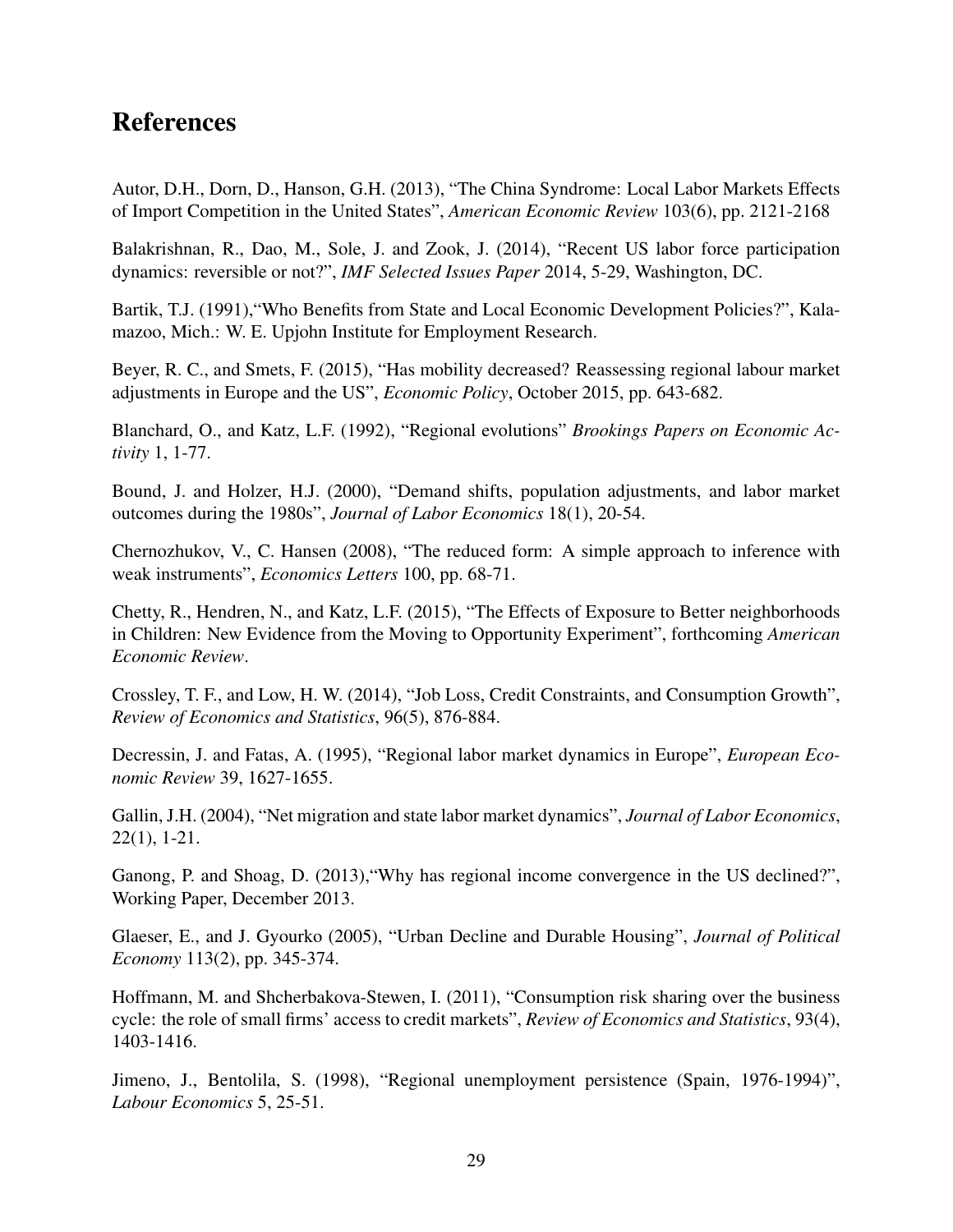Kaplan, G., Schulhofer-Wohl, S. (2013), "Understanding the long-run decline in interstate migration", Federal Reserve Bank of Minneapolis Working Paper No. 697, February 2013.

Katz, L.F., Kling, J.R., Lieman, J.B. (2001), "Moving to Opportunity in Boston: Early Results of a Randomized Mobility Experiment", *Quarterly Journal of Economics* May 2001, pp. 607-654.

Molloy, R., Smith, C.L. and Wozniak, A. (2011), "Internal migration in the United States", *Jounal of Economic Perspectives* 25(3), 173-196.

Saks, R. and Wozniak, A. (2011), "Labor Reallocation over the Business Cycle: New Evidence from Internal Migration", *Journal of Labor Economics* 29(4), 697-739.

Moretti, E. (2013), "Real Wage Inequality", *American Economic Journal: Applied Economics*  $5(1)$ .

Notowidigdo, M. (2013), "The Incidence of Local Labor Demand Shocks", *NBER Working Paper* 17167.

Partridge, M. D. and Rickman, D. S. (2003), "The waxing and waning of regional economies: The chicken - egg question of jobs versus people", *Journal of Urban Economics*, 53(1), 76-97.

Partridge, M., Rickman, D., Olfert, M.R., and Ali, K. (2012), "Dwindling U.S. internal migration: Evidence of spatial equilibrium or structural shifts in local labor markets?", *Regional Science and Urban Economics* 42, pp. 375-388.

Pesaran, M. H., Timmermann, A., (2002), "Market timing and return prediction under model instability", *Journal of Empirical Finance* 9(5), 495-510.

Roback, J. (1982), "Wages, rents, and the quality of life", *The Journal of Political Economy*, 1257- 1278.

Yagan, D. (2014), "Moving to opportunity? Migratory insurance over the Great Recession", *Working Paper*, January 2014.

Zabel, J.E. (2012), "Migration, housing market, and labor market responses to employment shocks", *Journal of Urban Economics*, 72(2), 267-284.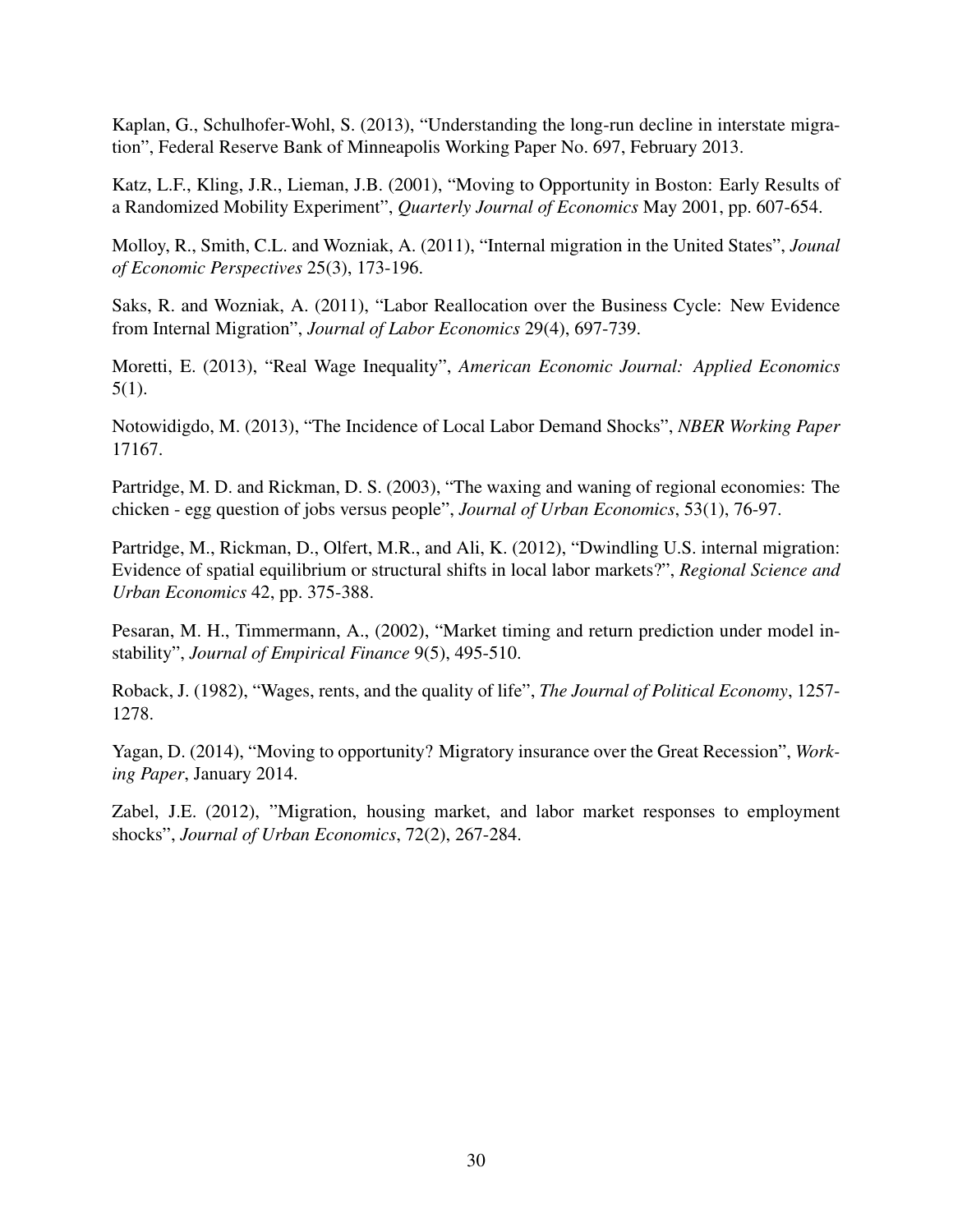## TABLES & FIGURES

|                  |                     | <b>OLS</b> | 2SLS                       |         |  |  |
|------------------|---------------------|------------|----------------------------|---------|--|--|
|                  | Dependent variable: |            |                            |         |  |  |
|                  | (1)                 | (2)        | (3)                        | (4)     |  |  |
|                  | le.                 | lp         | le                         | lp      |  |  |
| $\Delta e_{s,t}$ | $0.225***$          | $0.411***$ | $0.792***$                 | 0.095   |  |  |
|                  | (0.021)             | (0.025)    | (0.149)                    | (0.134) |  |  |
| Hausman p        |                     |            | 0.00                       | 0.00    |  |  |
| 1st stage        |                     |            | Dep. Var: $\Delta e_{s,t}$ |         |  |  |
| rimix            |                     |            | $0.580***$                 |         |  |  |
|                  |                     |            | (0.133)                    |         |  |  |
| F-stat.          |                     |            | 19.1                       |         |  |  |
| N                | 1785                | 1785       | 1734                       |         |  |  |

<span id="page-31-0"></span>Table 1: Endogeneity of contemporaneous employment growth: Employment rate (le) and Participation rate  $(lp)$  equation

*Note:* Column (1), (2) show the OLS estimate of le and lp on  $\Delta e_{s,t}$  using OLS and and column (3), (4) the 2SLS estimate using the instrument  $rimix$  as defined in equations [3](#page-9-1) in the text. The first stage panel shows the estimates of the endogenous variable  $\Delta e_{s,t}$  on  $rimix$ . Robust standard errors clustered on states are given in parenthesis. All regressions also include the set of lagged endogenous variables as in each equation of the system in [\(1\)](#page-6-0) as well as state fixed effects.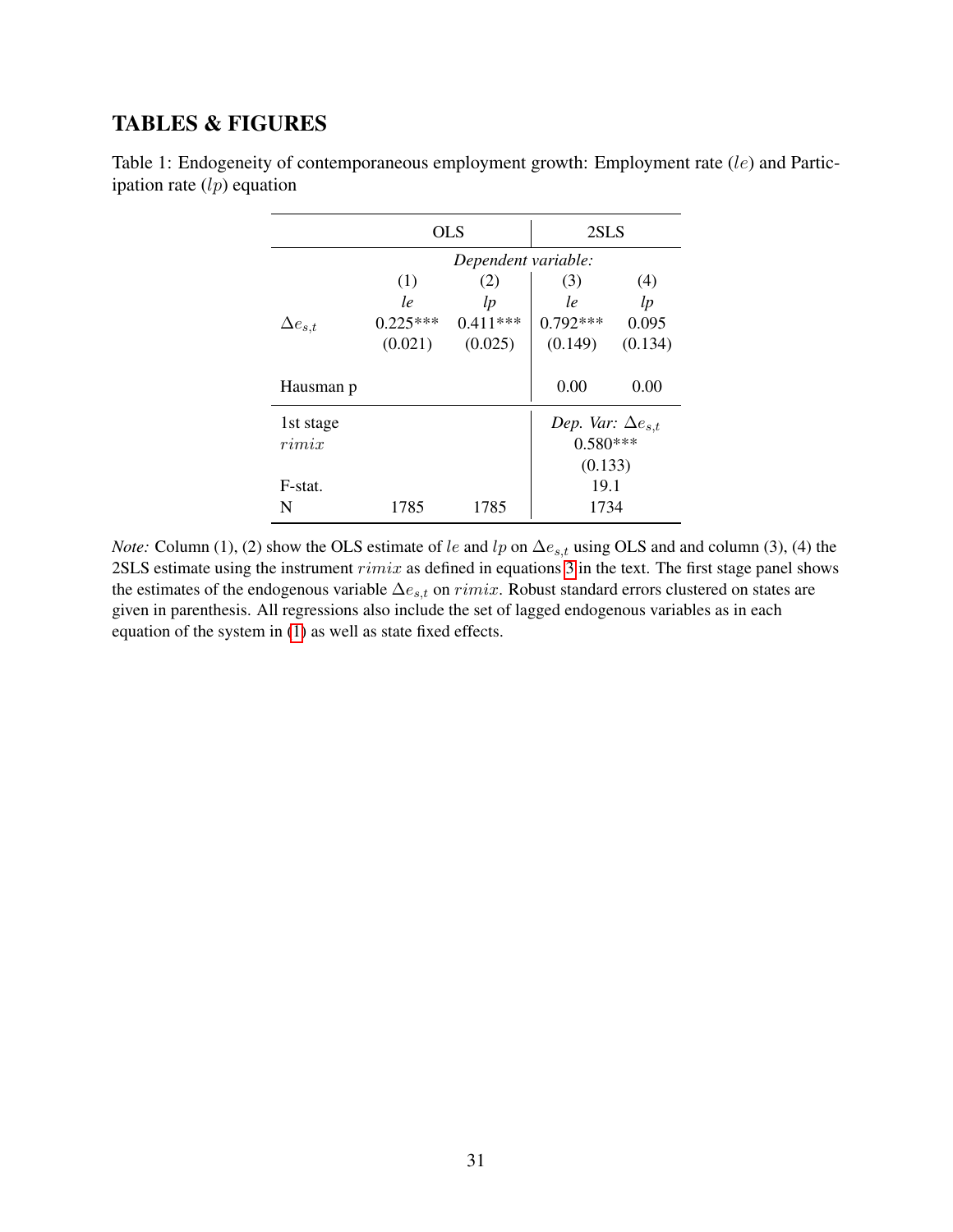<span id="page-32-0"></span>Table 2: Test statistics (p-value) for rejecting the null hypothesis of over-identification using Census/IRS migration data.

|                             | OLS-VAR                            | <b>IV-VAR</b> |
|-----------------------------|------------------------------------|---------------|
| Census migration data for m |                                    |               |
|                             | $t=1$   91.14 (0.00)   0.26 (0.61) |               |
|                             | t=2   74.26 (0.00)   1.32 (0.25)   |               |
|                             | t=3   77.88 (0.00)   1.48 (0.22)   |               |

*Note*: The entries present the Chi-squared test statistics (with 1 degree freedom) and, in parenthesis, the p-values for the cross-equation restrictions that correspond to the null hypothesis that the VAR-implied migration response are equal the directly estimated migration response at each of the 3 years after the relative labor demand shock. The first column tests the over-identification in the stacked OLS-VAR model [\(7\)](#page-16-0) and the second column in the stacked RFIV-VAR model [\(8\)](#page-16-1) in the text.

<span id="page-32-1"></span>

|                                         | Dependent variable: net migration rate $m_t$ , from: |            |            |                  |           |            |  |  |
|-----------------------------------------|------------------------------------------------------|------------|------------|------------------|-----------|------------|--|--|
|                                         | <b>Census PEP</b>                                    |            |            | Census PEP (MSA) |           |            |  |  |
|                                         | (1)                                                  | (2)        | (3)        | (4)              | (5)       | (6)        |  |  |
| $m_{t-1}$                               | $0.417**$                                            | $0.403***$ |            |                  |           |            |  |  |
|                                         | (0.168)                                              | (0.143)    |            |                  |           |            |  |  |
| $rimix_t$                               | 0.041                                                |            |            |                  |           |            |  |  |
|                                         | (0.056)                                              |            |            |                  |           |            |  |  |
| $rimix_{t-1}$                           | $0.417***$                                           |            |            | $1.349***$       | $0.810**$ |            |  |  |
|                                         | (0.085)                                              |            |            | (0.393)          | (0.341)   |            |  |  |
| $D(Exp)_t \times rimix_{t-1}(\gamma_1)$ |                                                      | $0.272***$ | $0.343***$ |                  |           | $0.757**$  |  |  |
|                                         |                                                      | (0.092)    | (0.124)    |                  |           | (0.374)    |  |  |
| $D(Rec)_t \times rimix_{t-1}(\gamma_2)$ |                                                      | $1.013***$ | $1.182***$ |                  |           | $2.008***$ |  |  |
|                                         |                                                      | (0.193)    | (0.177)    |                  |           | (0.420)    |  |  |
| Time FE                                 | yes                                                  | yes        | yes        | yes              | yes       | yes        |  |  |
| $H_0: \gamma_1 = \gamma_2$              |                                                      |            |            |                  |           |            |  |  |
| $p$ -value                              |                                                      | 0.01       | 0.00       |                  |           | 0.01       |  |  |
| N                                       | 1122                                                 | 1122       | 1173       | 447              | 393       | 393        |  |  |
| Years in sample                         | 1992-2013                                            | 1992-2013  | 1992-2013  | 2005-2014        | dropping  | dropping   |  |  |
|                                         |                                                      |            |            |                  | 2006      | 2006       |  |  |
|                                         |                                                      |            |            |                  | (Katrina) | (Katrina)  |  |  |

Table 3: Direct estimation of counter-cyclical migration response.

*Note*: Estimates are based on equation [\(10\)](#page-19-1) in the text using different sources of net domestic migration data. Census PEP refers to state-level net domestic migration data from the Census Population Estimates Program, ACS migration rates are from the American Community Survey and measured as net inflow of 16-64 year old adults as percent of beginning of year working age population, Census PEP (MSA) refers to MSA-level net migration data from the Census Population Estimates Program.  $D(Rec)$  denotes a dummy variable that equals one if the observation year contains at least one NBER recession quarter, and  $D(Rec)$  equals one if the observation year contains none. Columns (6) and (7) drop observations in 2006 to exclude outliers from migration waves following Hurricane Katrina. Robust standard errors clustered on states/MSA are provided in parenthesis. All regressions include a set of state/MSA and year fixed effects. Regressions are weighted by state's/MSA's average population over the sample.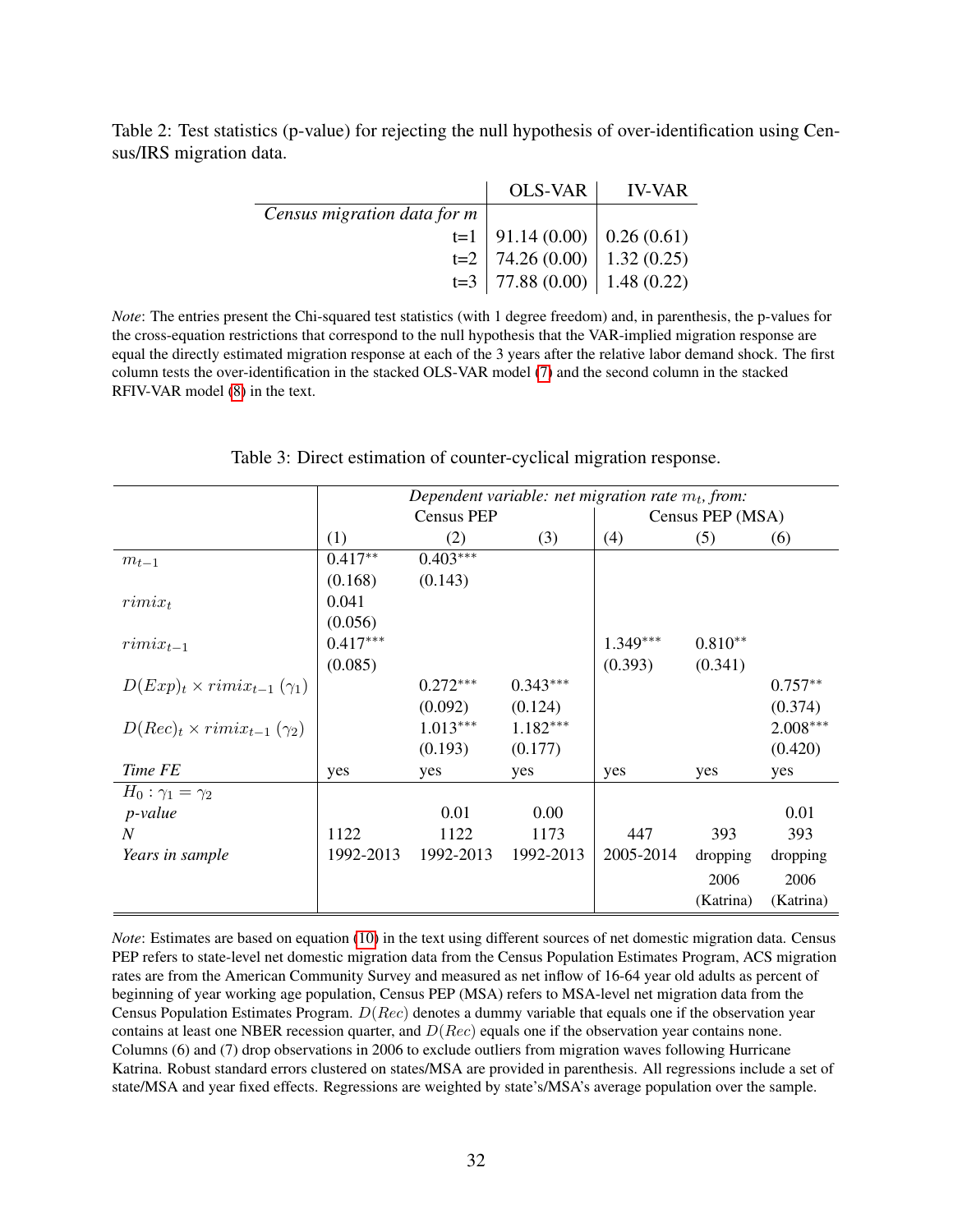<span id="page-33-0"></span>Figure 1: Dispersion of Employment Growth Rates across US States, 1977-2015.



Note: Authors' calculations based on data from the BLS Local Area Unemployment Statistics (LAUS). Each data point corresponds to the standard deviation of employment growth rates across all US States in the given year. Shaded areas represent years with NBER-dated recessions.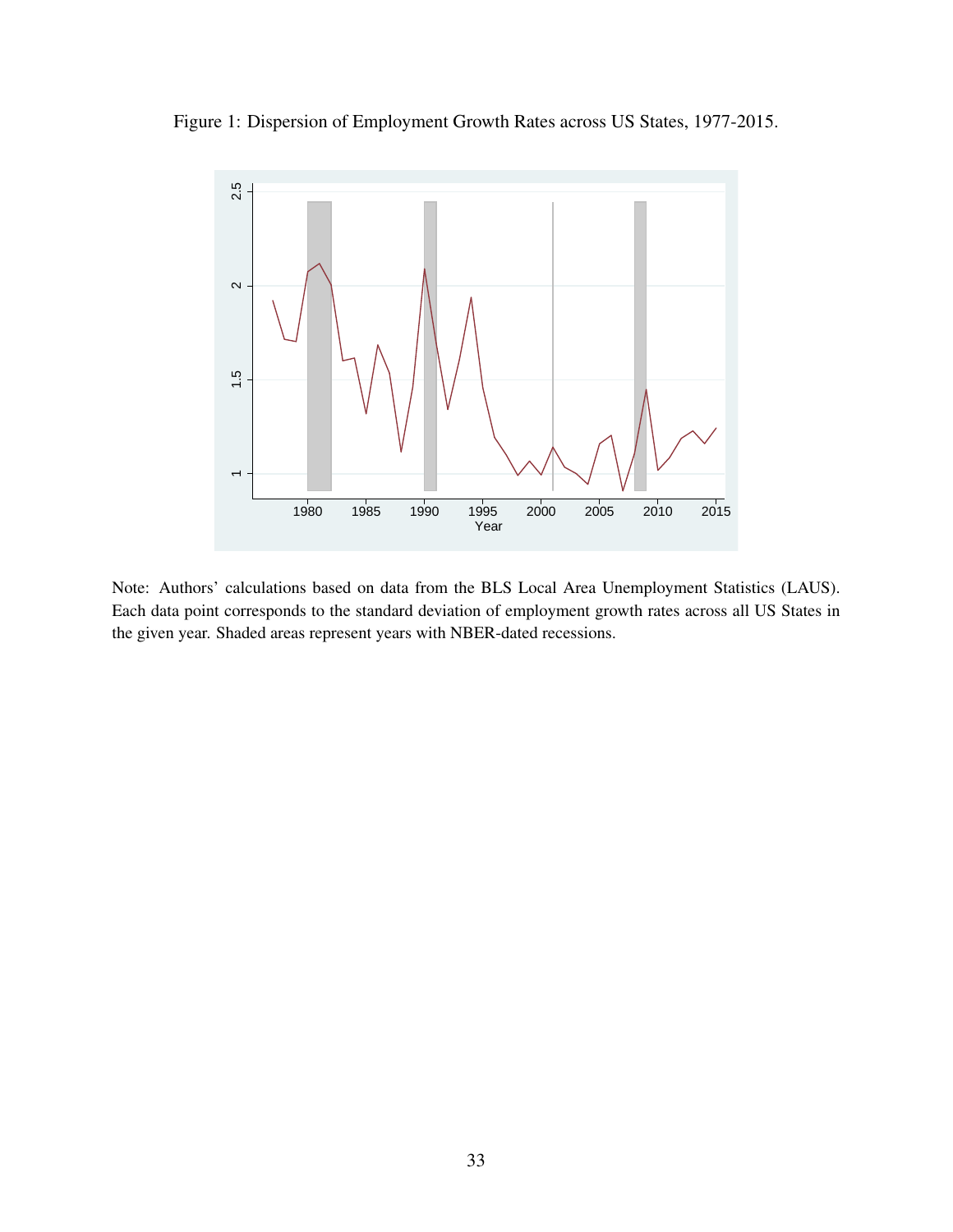<span id="page-34-0"></span>Figure 2: Response of state-relative labor market variables: OLS-VAR vs. RFIV-VAR. Figure 2: Response of state-relative labor market variables: OLS-VAR vs. RFIV-VAR.



rimix as IV (derived from the equation system 4). Units are percent deviation from pre-shock values for employment level, percentage points for rimix as IV (derived from the equation system [4\)](#page-12-1). Units are percent deviation from pre-shock values for employment level, percentage points for Note: Impulse response to 1 percent relative negative labor demand shock under OLS (derived from equation system 1) and reduced form using Note: Impulse response to 1 percent relative negative labor demand shock under OLS (derived from equation system [1\)](#page-6-0) and reduced form using unemployment and participation rates, and percent of pre-shock working-age population for net migration. unemployment and participation rates, and percent of pre-shock working-age population for net migration.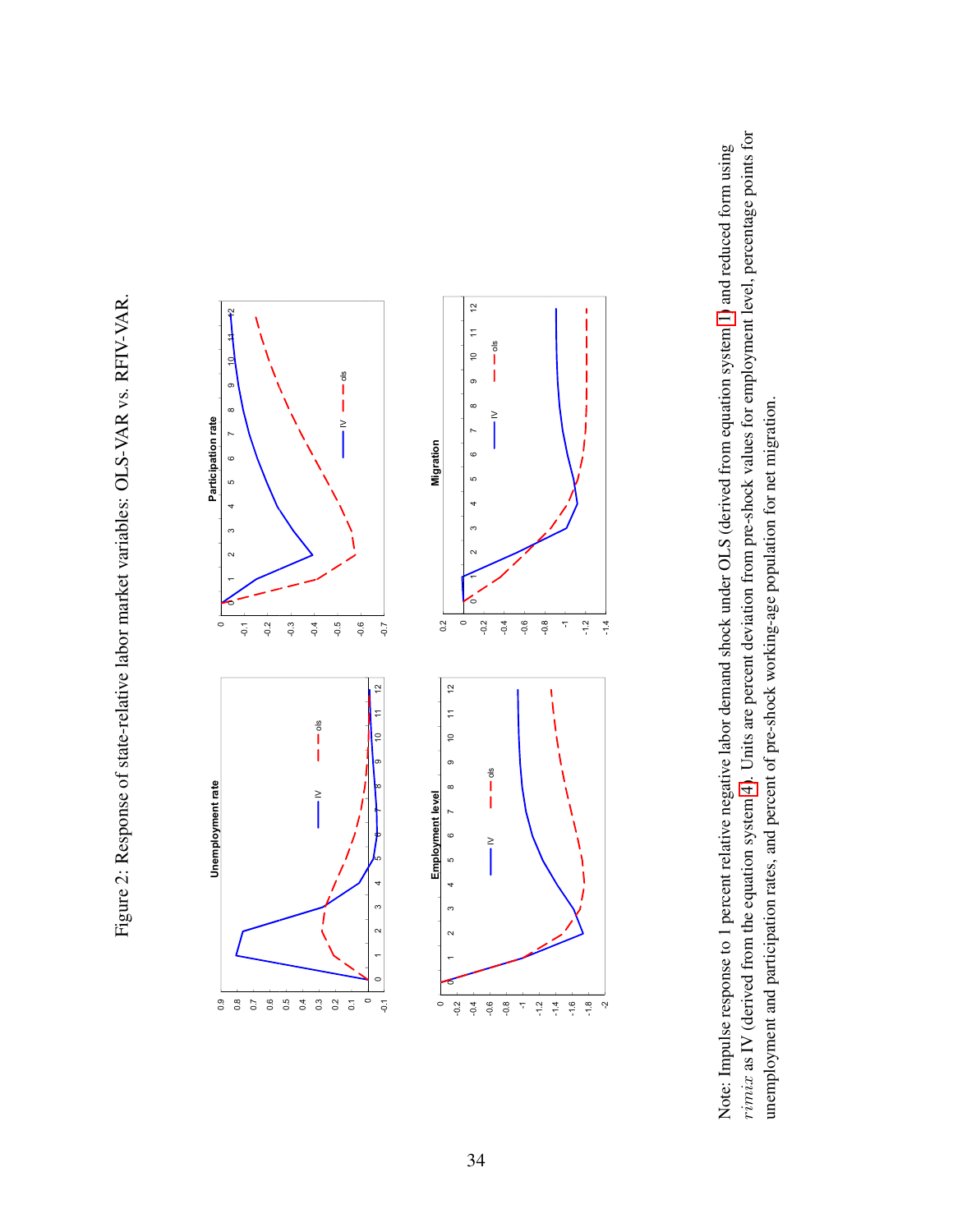

<span id="page-35-0"></span>Figure 3: Response of population, using net migration and population data directly vs. backed-out from VAR.

Notes: Sample period is 1991-2013 for net migration data comparison against estimates from OLS-VAR model (1) in the text (A) and RFIV-VAR model (5) in the text (B panel). Horizontal axis denotes years after shock. Unit on vertical axis: percent of working-age population.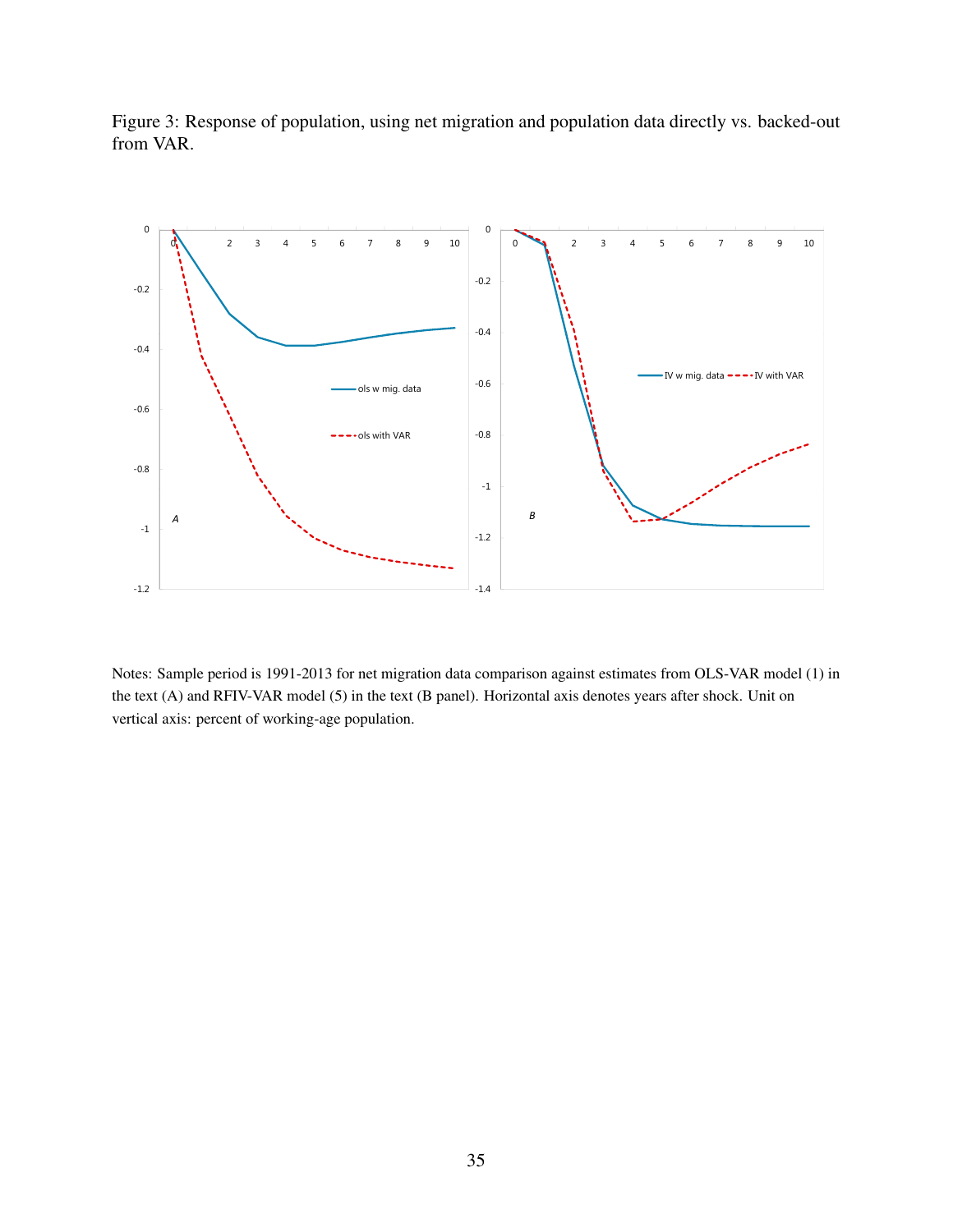<span id="page-36-0"></span>Figure 4: Response of population to 1 percent state-relative labor demand shock: sub-samples.



Notes: Each line plots the implied response of state-level population to 1 percent relative labor demand shock ( $\Delta rimix = 0.01$ ) in three sub-samples, estimated with the baseline equation system [\(4\)](#page-12-1).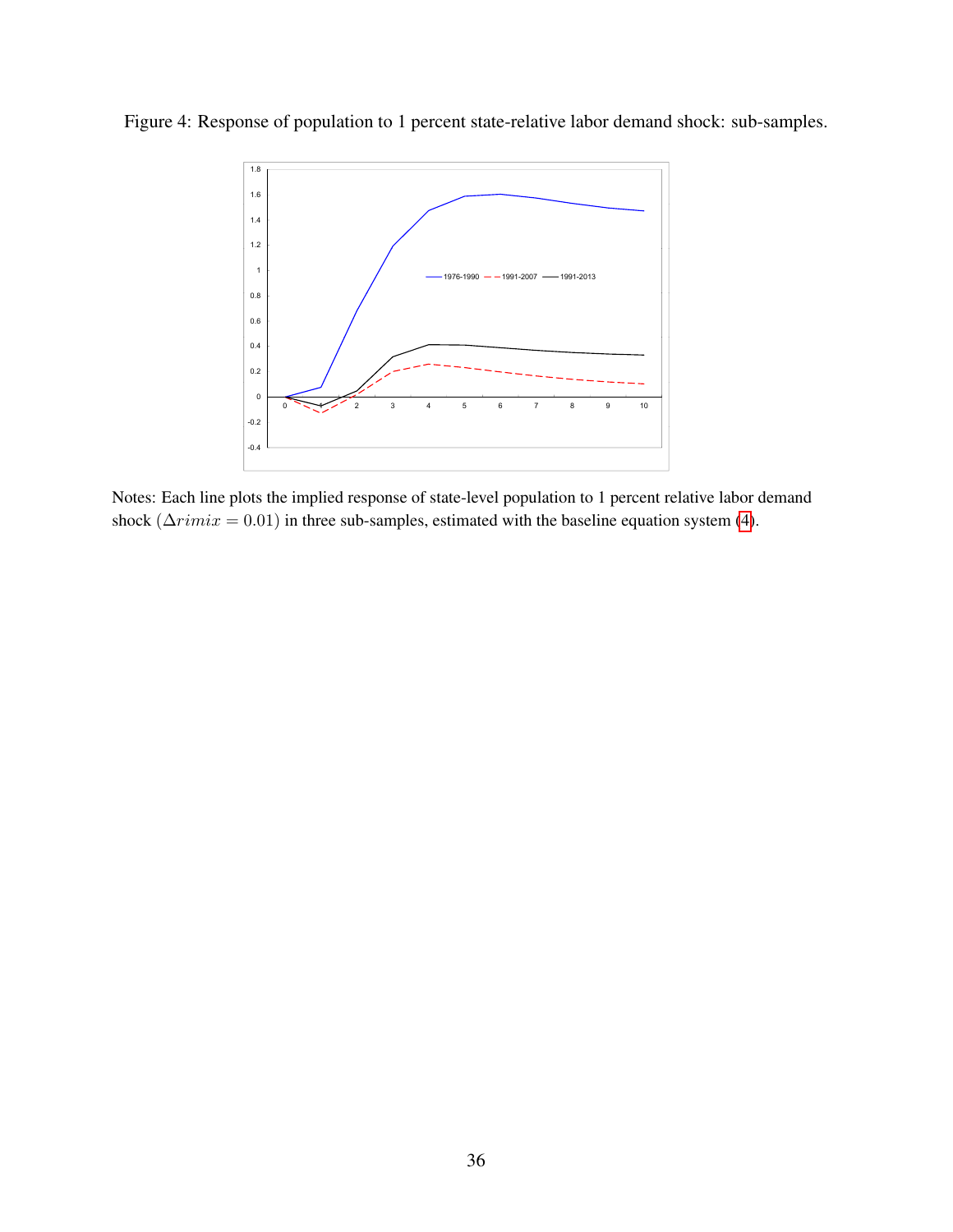

<span id="page-37-0"></span>Figure 5: Response of population to a 1 percent relative positive vs. negative labor demand shock.

*Note:* Response of state-level population to a 1 percent relative positive labor demand shock ( $\Delta rimix =$ 0.01) and relative negative labor demand shock ( $\Delta rimix = -0.01$ ) is derived from the system of equations [\(9\)](#page-19-0) in the text. P-values for Wald test of equality of responses to positive and negative shocks are derived using the delta method for  $t > 0$ . Unit on vertical axis is percent of working-age population.